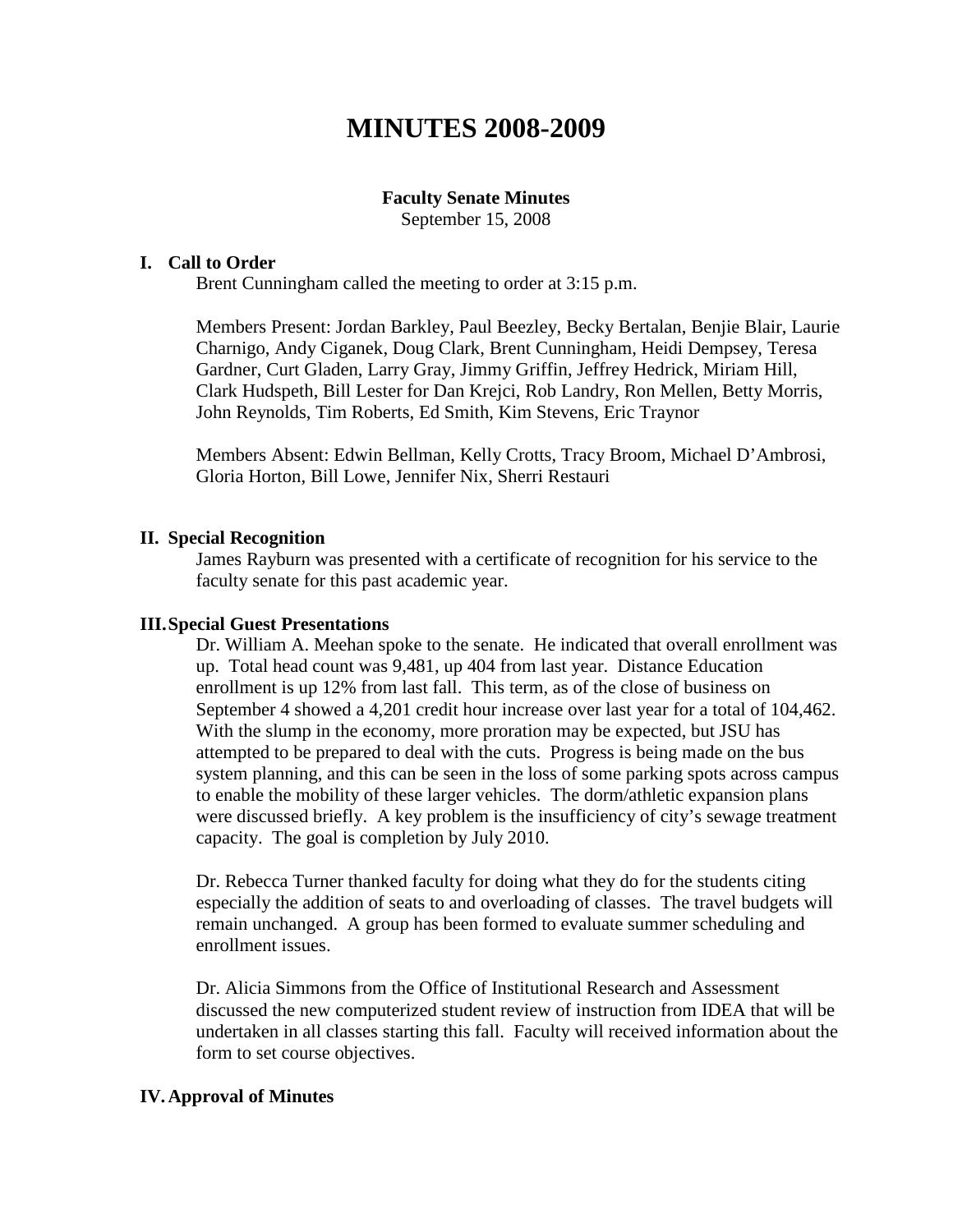The minutes for the May 15, 2008 meeting were approved. The printed packet was missing the last page, but it was read aloud and had been distributed to the entire senate by e-mail previously.

#### **V. Committee Assignments and Reports**

A page of important dates for the term was distributed in the meeting materials packet. This, also, included a nomination form for vacant seats on and a request for identification of possible national honor societies that would be available for the university. The list of faculty senators was included, with the change that Heidi from psychology now has hdempsey@jsu.edu as her e-mail address. Notify Brent of any other errors on this page, especially if the term of service is incorrect. The committee assignments were announced. Admissions and Scholarship is chaired by Andy Ciganek, Elections by Dan Krejci, Honors by Laurie Charnigo, Policies by Ron Mellen, Welfare by Miriam Hill, and the Excecutive Committee by Brent Cunningham. The website has been updated and lists current assignments. Clark Hudspeth is the new parliamentarian.

Mention was made that the Honors committee will need to address the Bylaws section 1.8 to add the new Ray J. and Ruth C. Ringer Faculty Award. The Welfare Committee was tasked with evaluation and specification of the University Travel Grants Committee Criteria.

#### **VI.Executive Committee/President's Report**

As mentioned above, committee vacancies have been filled or will be. At the Board of Trustees Meeting the dorm/stadium expansion was discussed along with the suggestion that the Honors Program be expanded. The Academic Council discussed budget issues. No faculty were let go but unfilled positions were eliminated. The Day Care Center at McClellan has been contracted out to reduce the losses that had been recurrent. Administrative travel and meals will be curtailed. The Freshman Convocation was held on August  $26<sup>th</sup>$ . The university now carries liability insurance for the entire campus. The proposed Doctor of Science in Emergency Management and the Masters of Art in Graphic Design have progressed to ACHE.

#### **VII. Old Business**

1. Class Schedules

Several class schedule problems have been addressed. A new company will print the schedules and a header may contain needed information such as summer session. On-line course offerings are available although not easily through Banner, and distance education links provide this information for public access from their website and Courses/Programs and the search capabilities.

- 2. Campus Bookstore is Posting Textbook Information Online. Textbook information is now found at http://jsu.bncollege.com but it does not offer the ISBN number. The information will remain posted all semester and takes about a day to be updated.
- 3. University Travel Grant Committee and Policy Changes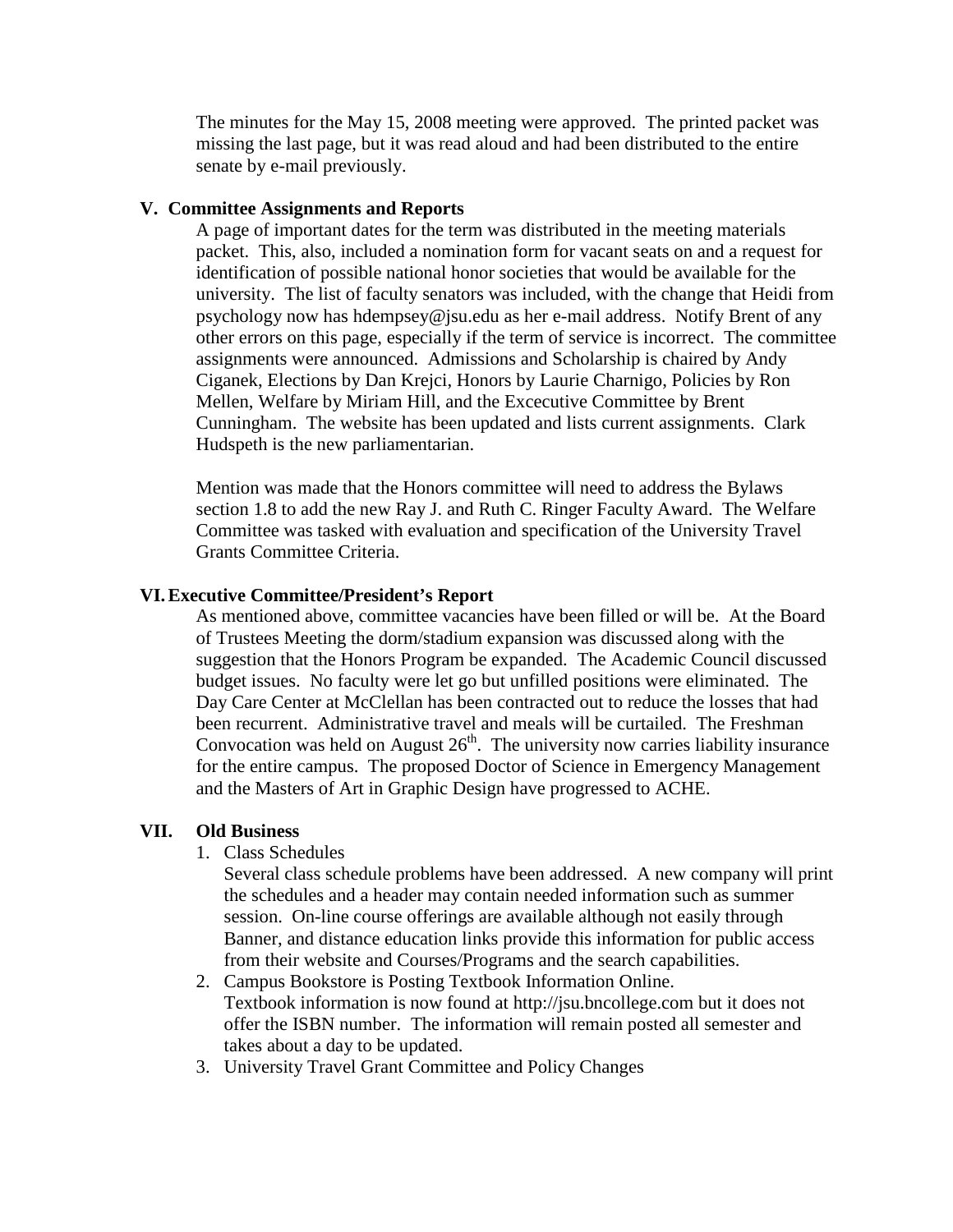One committee member remains to be selected. Their criteria remain to be formalized and this task has been assigned to the Welfare Committee for review. The committee will operate as usual for the fall term.

- 4. University Research Grant Committee and Policy Changes Confidentiality of meeting activities must be stressed with improvement of due process and feedback.
- 5. Textbook Adoption Policy

The recommendations about the textbook policy will be brought to a vote in October. Option one is "Textbooks should be used a minimum of three (3) years. Exceptions to the three (3) year policy must be approved by the appropriate department head." Option two is the elimination of the policy from the handbook.

- 6. Football Stadium Expansion and New Dorm Dr. Meehan's convocation Address and Housing/Stadium Project Links are available from the JSU NewsWire. Dr. Meehan was directed to begin discussions with potential Construction Managers/Project Managers concurrently with the feasibility studies. One floor of the dorm should be secured for students in the Honors Program.
- 7. Semester Schedules

Two plans are being discussed to allow more time for grading. The entire schedule could be moved back a day, so classes would begin on Wednesday rather than Thursday or final examinations can be considered as part of the contact hours and eliminate the last day of the semester. This second option was preferred. Senators are urged to discuss this issue with their departments to gather feedback.

# **VIII. New Business**

- 1. University Committee Assignments Representing Faculty Senate New committee assignments were announced.
- 2. Green Initiative "Green Campus Membership" needs to be investigated further. Sidewalk improvements are planned, especially along Highway 204.
- 3. Scholarships/Tuition Waivers Awards to graduating students who attain scores of 30 or higher on the ACT are being investigated.
- 4. IDEA Faculty Evaluation System This was discussed earlier by Dr. Simmons.
- 5. University Fees Payment Plan A new tuition loan option allowing installment payments will be available for students in the spring.
- 6. Application Process for JSU Employment The process is now available on line as a paperless process.
- 7. Course Offerings—Summer, Afternoon/Evening Diversity of course offerings and scheduling was briefly discussed.
- 8. Extra Compensation This issue continues to be a concern.
- 9. Faculty/Staff Ticket Appeals Committee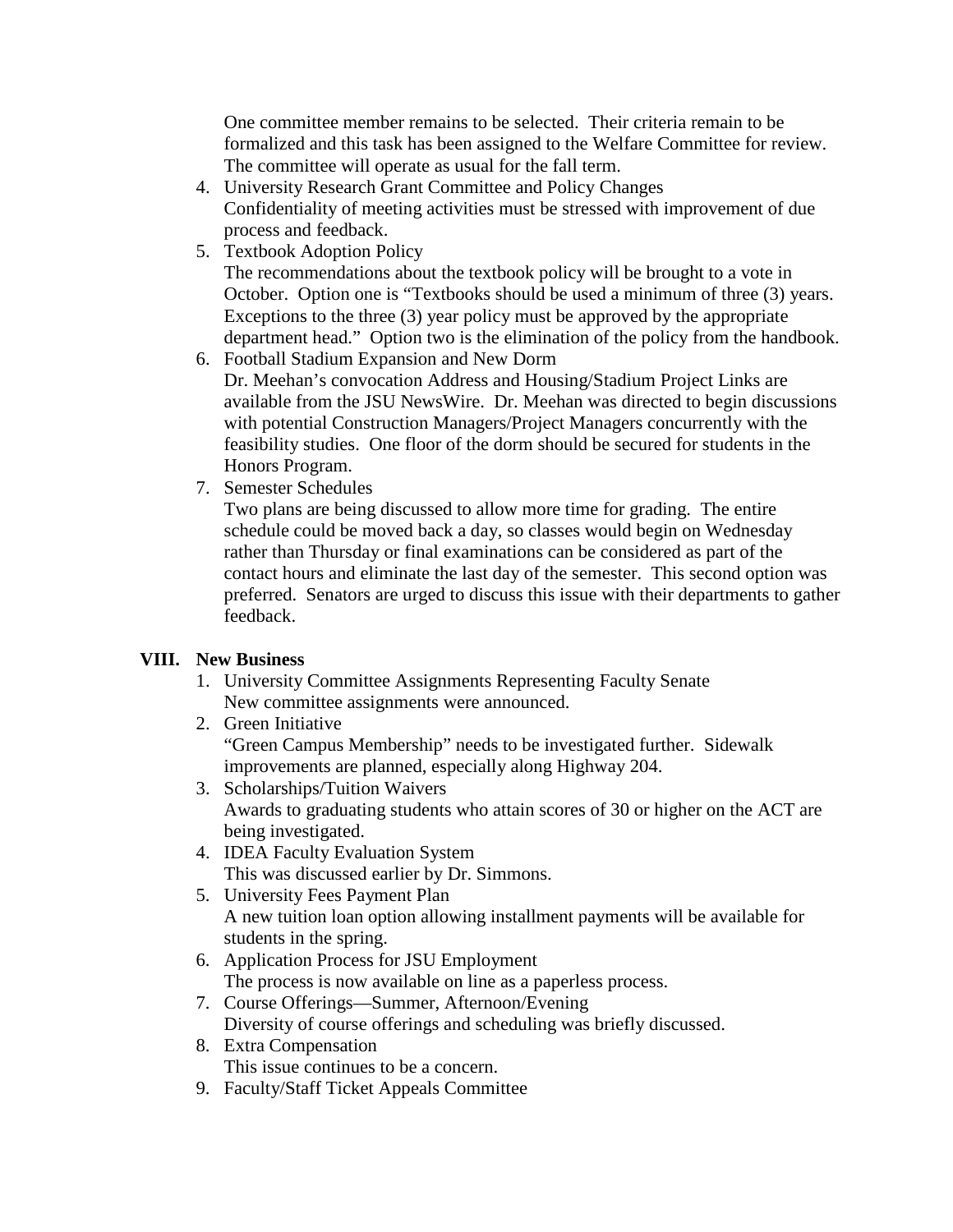A new member is needed to sit on this committee.

10. University Syllabus Template

Discussion of this focused on issues of academic freedom.

- 11. Alpha Chi National College Honor Scholarship Society Input on other possible options to be submitted on the committee nomination form was requested.
- 12. Telephone

The faculty senate telephone may be eliminated.

- 13. Application for Parking Decal Parking decals are available through the university police department. Consult the website for the preliminary procedures and list of needed documentation.
- 14. Checking Prerequisites
- 15. The capability of Banner to handle prerequisite requirements was discussed briefly.
- 16. Call for Applications The call for Emeritus Faculty has been issued with an October 1 deadline.
- 17. Agenda Items

Notify Brent Cunningham of any new agenda items.

#### **IX.Announcements**

Faculty Senate Meetings for 2008-2009 will be on September 15, October 13, November 10, December 8, January 26, February 9, March 9, April 13, and May 11.

The Emergency Notification System will begin this term. It involves notification by cellular phone if this information has been updated and included in the personal information under Self-Service Banner.

The Academe Reception to honor new faculty will be Tuesday, September  $30<sup>th</sup>$  in 1101B at the library. The senate provides funding for this reception.

Senators should pass along the reminders about the United Way campaign to their departments. The staff is outgiving faculty at a rate of 2 to 1 presently.

### **X. Adjournment**

The senate adjourned at 4:45 p.m.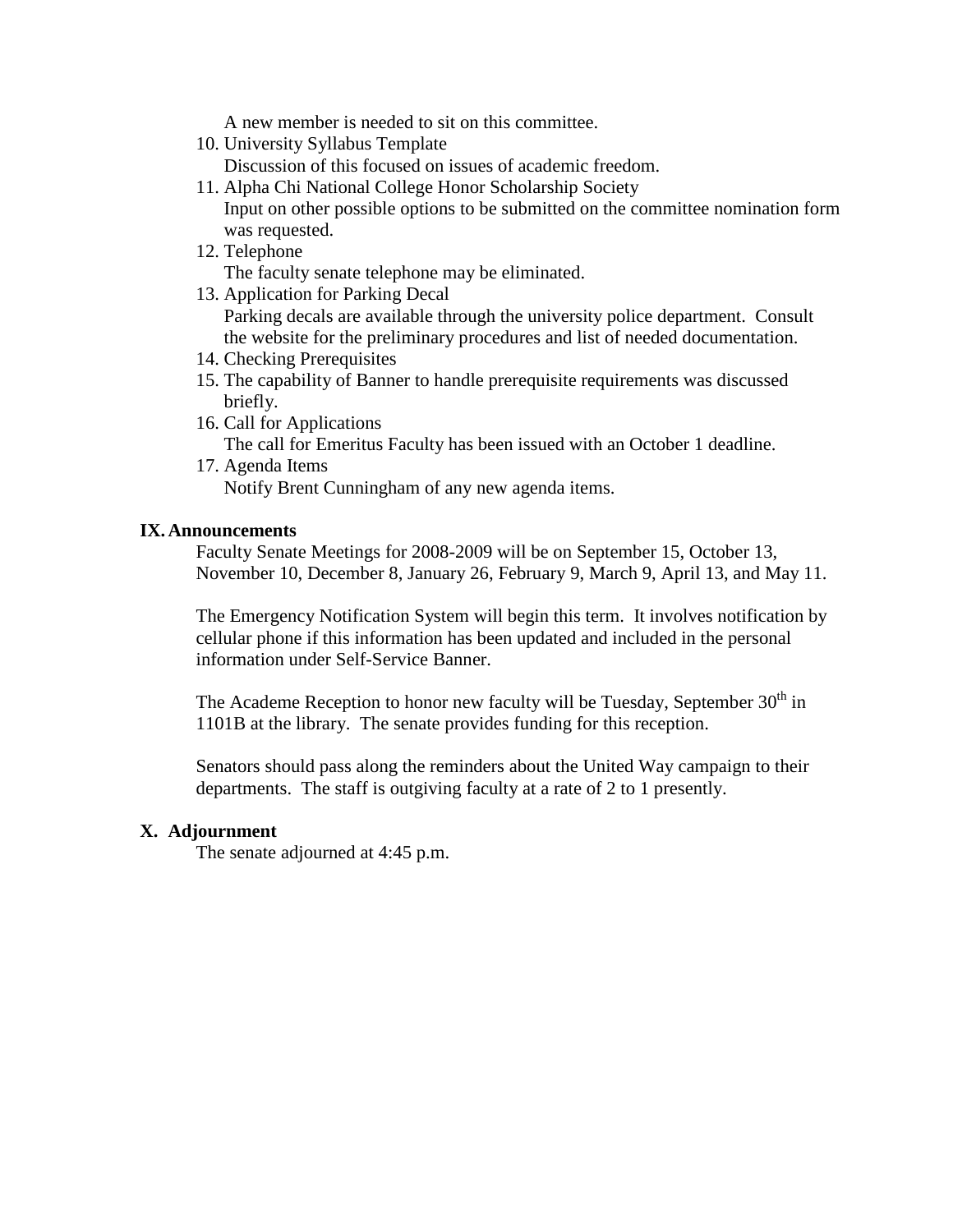October 13, 2008

# I. **Call to Order**

Brent Cunningham called the meeting to order at 3:15 p.m.

Members Present: Jordan Barkley, Paul Beezley, Edwin Bellman, Becky Bertalan, Benjie Blair, Laurie Charnigo, Andy Ciganek, Doug Clark, Brent Cunningham, Heidi Dempsey, Teresa Gardner, Curt Gladen, Larry Gray, Jimmy Griffin, Jeffrey Hedrick, Miriam Hill, Gloria Horton, Clark Hudspeth, Dan Krejci, Ron Mellen, Betty Morris, Sherri Restauri, John Reynolds, Tim Roberts, Ed Smith, Kim Stevens, Eric Traynor

Members Absent: Tracy Broom, Kelly Crotts, Michael D'Ambrosi, Rob Landry, Bill Lowe, Jennifer Nix

## II. **Approval of Minutes from September 2008 Meeting**

The minutes were approved with a few corrections.

## III. **Committee Reports**

- A. Admissions and Scholarship—Andy Ciganek--High school seniors with high ACT scores are eligible for tuition waivers of varying percentages based on the score, but these have not previously been offered automatically. Work to streamline the procedure and to possibly offer these as awards is being investigated.
- B. Elections—Dan Krejci--No report
- C. Honors—Laurie Charnigo--The motion to change the By-Laws to add the Faculty Development Award passed with grammatical changes.
- D. Policies—Ron Mellen—No report
- E. Welfare—Miriam Hill—A motion to return the proposed university travel grant committee criteria back to committee for additional revision was passed. The revised criteria are to be passed to the University Travel Grant Committee for use as guidance at their next meeting.

### IV. **Executive Committee/President's Report**

- A. Vice President's Report from Higher Education Partnership Meeting—Support for Amendment 1 was solicited. Gordon Stone will speak at the November 10 meeting of the Senate.
- B. Football Stadium Expansion and New Dormitory—Funds remaining from the project will be applied to the prioritized needs of the Olympic sports program. The approved bond issue is on hold due to the current economic instability. Most of the cuts from Montgomery incurred across campus impact academics, because this gets its funding through Montgomery. Questions about the relationship to the Strategic Plan were raised.
- C. Academic Council—The Newswire and Event Calendar are separate entities. Different numbers reported for the total number of students reflect differences in treatments required concerning only distance education students. Enrollment numbers are 9,481 –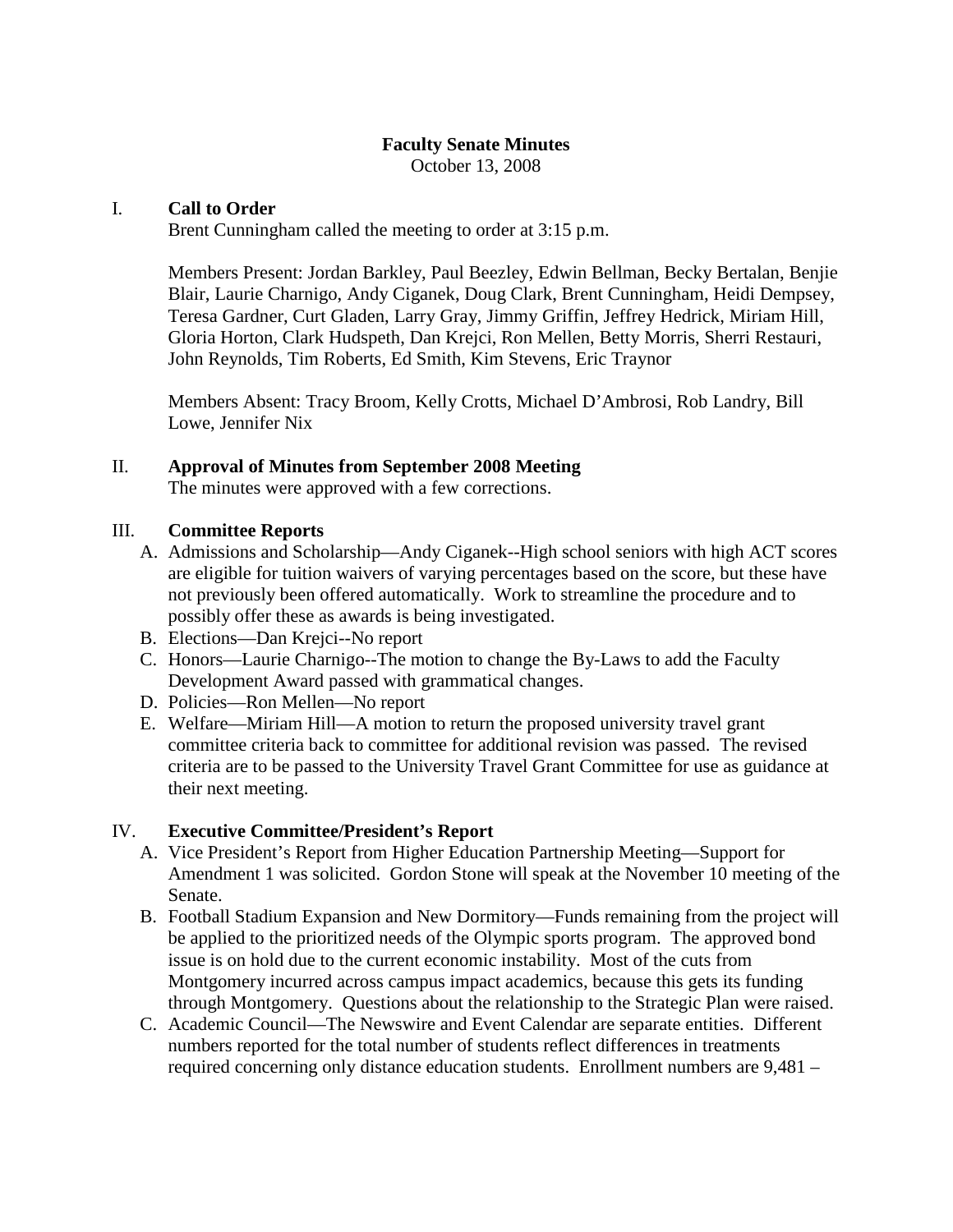$284 = 9.197$ . This is an increase in 120 over last year. Student payroll disbursement procedures will be changing.

# V. **Old Business**

- A. Class Schedules and Online Posting—Improvements are in progress.
- B. University Research Grant Committee—Gloria Horton has been appointed as chair, and other issues have been resolved.
- C. Textbook Adoption Policy—The Higher Education Reauthorization Act requires a textbook policy. The proposed policy recommendation was passed.
- D. Semester Schedules—Several options to extend the time available for grading during the last exam days have been made. If a semester has 40 contact hours, then final exam time does not need to be included in the count. Different proposals were discussed.
- E. Green Initiative—The transportation committee is considering environmentally friendly options.
- F. Scholarships/Tuition Waivers—This issue was discussed earlier.
- G. IDEA Faculty Evaluation System—E-mail announcements will be sent. Faculty Information Forms need to be completed by October 31. A technical person has been appointed in each college as a liaison.
- H. University Fees Payment Plan—A fee payment plan for students will be available in the future.
- I. Course Offerings—The summer sessions schedule is being simplified.
- J. University Syllabus Template—A list of minimum requirements for a syllabus rather than a template is planned.
- K. Campus Honor Societies—An ad hoc committee within the faculty senate will assist with this campus concern. An honor society for each college should be the goal. Dan Krejci will coordinate.
- L. Checking Prerequisites—Problem incidents need to be reported. Faculty should not have to check that their students meet these requirements.
- M. Transportation Committee Update—The bus system planning is progressing.
- N. Follow-Up on Passed Recommendations—Promotion pay raises are under consideration. International university agreements are progressing with thanks sent by Dr. Turner. The tuition assistance is on the Board agenda for October 20. No report was made about tenure and promotion timing and date of rank recommendation.

# VI. **New Business**

Four day class schedule—The original idea for the May term appears that every third May was supposed to be available for research. More will be discussed about the scheduling options later.

# VII. **Announcements**

A test of the emergency notification system was run. Update personal information in Banner if you are interested in participating.

# VIII. **Adjournment**

The senate adjourned at 5:25 p.m.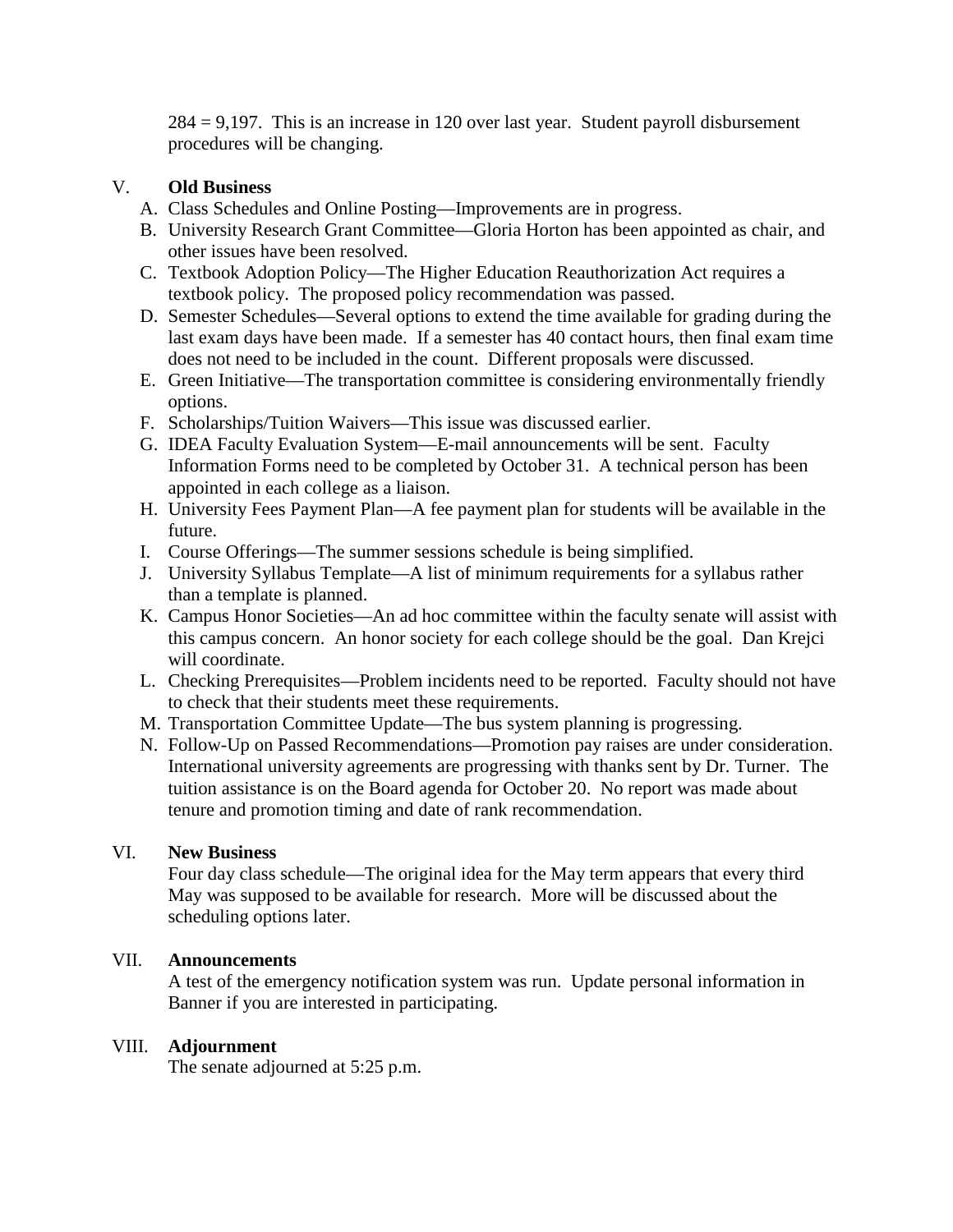November 10, 2008

### I. **Call to Order**

Brent Cunningham called the meeting to order at 3:20 p.m.

Members Present: Jordan Barkley, Paul Beezley, Edwin Bellman, Becky Bertalan, Benjie Blair, Laurie Charnigo, Andy Ciganek, Doug Clark, Kelly Crotts, Brent Cunningham, Heidi Dempsey, Teresa Gardner, Curt Gladen, Larry Gray, Jeffrey Hedrick, Miriam Hill, Gloria Horton, Dan Krejci, Ron Mellen, Sherri Restauri, John Reynolds, Robbie Boggs for Tim Roberts, Kim Stevens

Members Absent: Tracy Broom, Jimmy Griffin, Clark Hudspeth, Rob Landry, Bill Lowe, Betty Morris, Jennifer Nix, Ed Smith, Eric Traynor

## II. **Approval of Minutes from October 2008 Meeting**

The minutes were approved.

## III. **Committee Reports**

- A. Admissions and Scholarships—Andy Ciganek
	- 1. JSU Academic Scholarship—In order to attract students with higher ACT scores, the application process for academic scholarships should be streamlined. We would like to see awards offered to all eligible students in the state and our service area. This could aid recruitment, particularly in the southwestern part of the state. Auburn has increased their average ACT scores, so increased enrollment does not necessitate a decline in these figures. We do offer competitive scholarships. The recommendation to streamline the application process for academic scholarships offered by JSU was passed with minor changes accepted.
	- 2. Website Usability Recommendation—A number of faculty on campus teach courses or have expertise pertinent to website construction and marketing. Perhaps this expertise could be incorporated into the website construction efforts. The recommendation to improve the usability and usefulness of JSU's Website was passed. The committee will prepare a recommendation about incorporating campus expertise.
	- 3. Thanks were given to Andy Ciganek for the research work and contributions he has made to these recommendations.
- B. Elections—Dan Krejci

We have a new president elect of the United States. No additional report.

C. Honors—Laurie Charnigo

The Criteria for the Raymond and Ruth Ringer Faculty Development Award was passed with minor revision of grammatical and editorial changes.

- D. Policies—Ron Mellen—No report.
- E. Welfare—Miriam Hill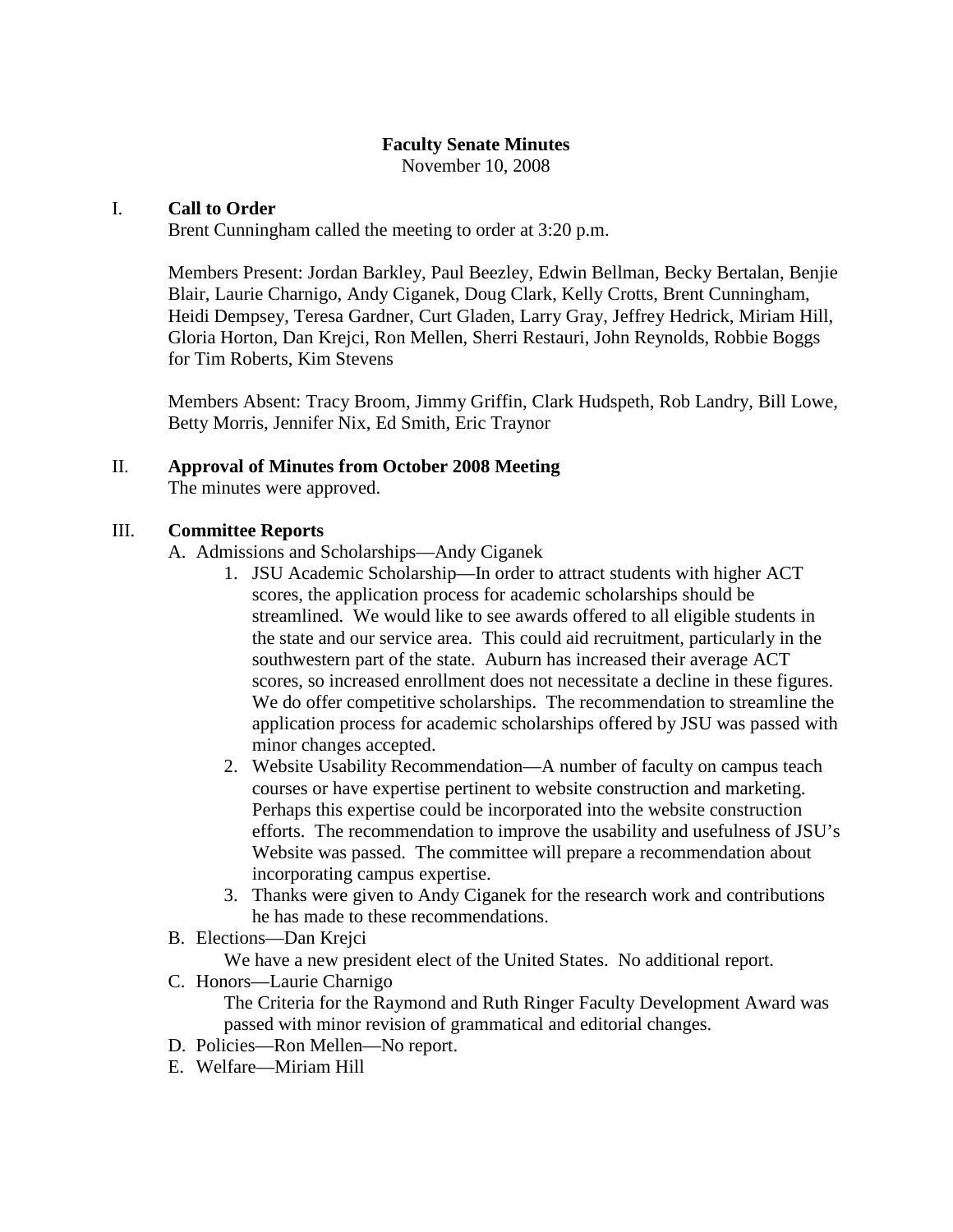The second draft of the university travel grants committee policies guidelines document was prepared and submitted to that committee. It was used as a guideline, and the committee then responded with additional suggestions. In that those were received late last week, the committee had not yet met about these. They will prepare a third draft of their document for submission to the Senate.

# IV. **Executive Committee and President's Report**

- A. Board of Trustees Meeting—October 20 at Little River Canyon Center
	- 1. Little River Canyon Center—The new facilities are beautiful and a wonderful addition to our campus outreach.
	- 2. Language Competency—The English Language Testing System (IELTS) score of 5 or higher will now be acceptable along with the TOEFL score of 500 to certify English competency for admission of international students.
	- 3. Book Tour—Randy Owen is involved in a book tour and has a blog for it.
	- 4. Marketing Department—Starting October 1, we have a funded Marketing Department.
	- 5. Foundation Funding Drive—The Power of 125 ends December 31. This funding campaign has been highly successful achieving over \$3 million beyond the goal.
	- 6. Athletic Report—A ticket manager has been hired and a major gifts/development position for athletics was created. The search is underway. This raised the question of whether academics could get funding for a grants and promotion position.
	- 7. Vehicle Leasing—A resolution concerning leasing of vehicles for university purposes was passed.
	- 8. Tuition Assistance—A new tuition assistance policy for faculty and staff and their spouses and dependents was passed.
- B. Football Stadium Expansion and New Dorm—The filings are on track. Ground breaking must be by December 1, and activities on campus are underway to bring that to fruition.
- C. Academic Council—This group did not meet since our last meeting.

# V. **Old Business**

- A. Class Schedules and Online Postings—These topics were discussed earlier.
- B. Textbook Adoption Policy Recommendation Update—This recommendation was delivered to the Dr. Turner.
- C. Semester Schedules Update—The proposals are with the Administrative Council and the President. These proposals should contain more time between the last exam and the time grades are due. Summer schedules will remain unchanged as will the grade reporting time. The Welfare Committee was asked to draft a recommendation to address that the calendars require the sufficient time of 36 hours between the last exam and grade submission deadlines.
- D. Student Payment Plan—The plans are in progress to have a payment plan available for summer. Mr. Clint Carlson has been invited to the Senate to speak about this in February. The plan will incur a fee of \$25 or \$50.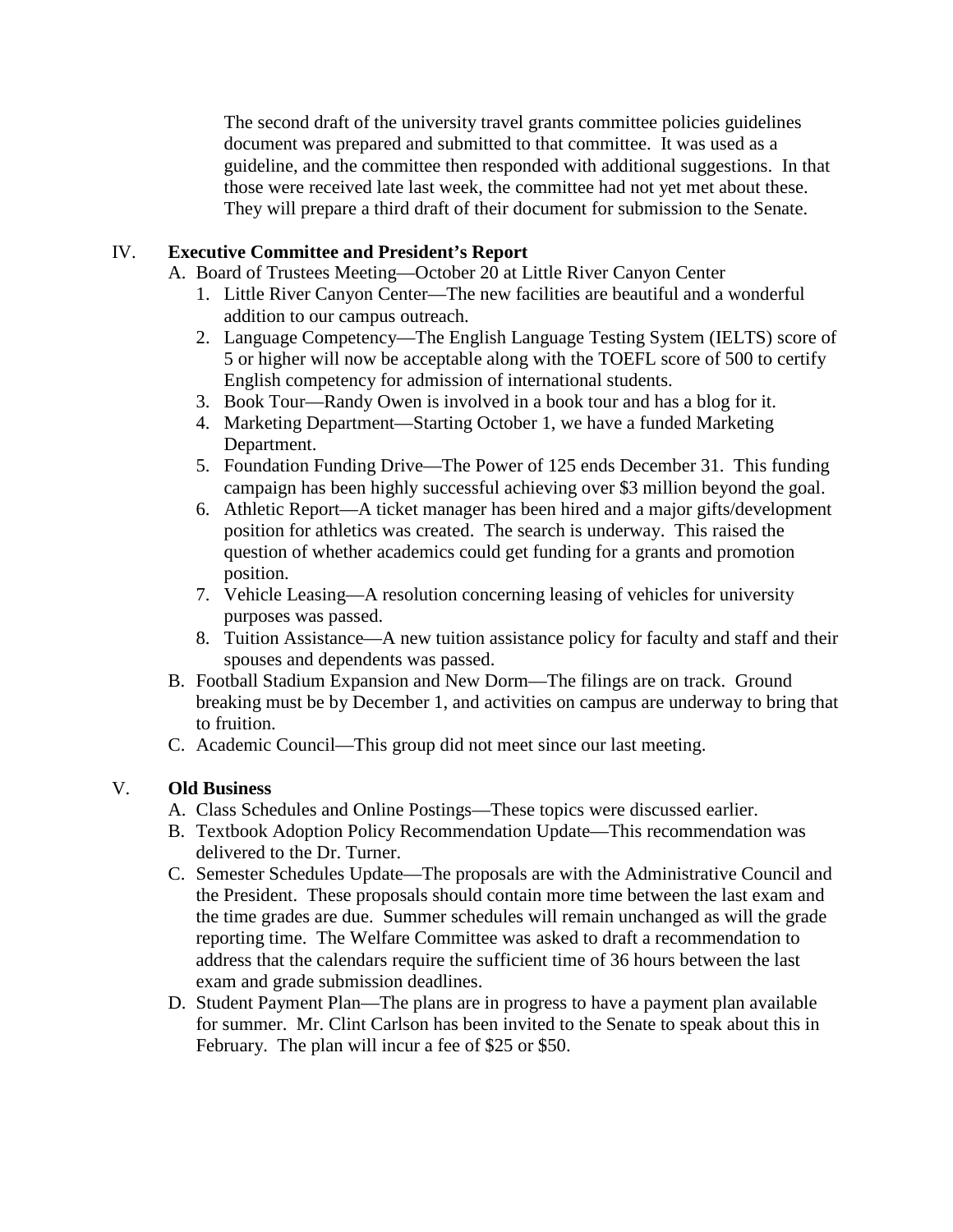- E. Honor Society Ad Hoc Committee Report—Dan Krejci reported that the campus has one campus wide honor society. Thus, are others needed or will this dilute the support of the current organization?
- F. Transportation Committee Update—The bus system Fall 2009 launch is progressing with attention to bus acquisitions and grant clarification.
- G. Checking Prerequisites—Faculty should not be checking prerequisites, because Banner is set to do this. How do we know if the task is not correctly accomplished?
- H. Summer Course Offerings 2009—The summer schedules will not be changed this year. The Revised Recommendations from Summer Term Ad Hoc Committee to Academic Council was discussed.
- I. Four-Day Class Schedule—This was discussed. An emphasis was placed on the issue of the same contact hour commitment in relationship to compensation.
- J. Follow-up on Passed Recommendations—The promotion pay raises are under consideration. International university agreements are being prepared, and Dr. Turner sends her thanks for the support. These include agreements in China, France, Morocco, and Thailand. The tuition assistance was passed by the Board. The tenure and promotion timing/date of rank recommendation was sent to the Deans and turned down. This issue should be pursued next via Handbook language.

# VI. **New Business**

- A. University Committee Assignment Reports—We would like to see these documents.
- B. Instructor Promotions—Discussion of the promotion of instructors to tenure track status raised important concerns about the impact on and distribution of tenure track faculty positions.
- C. President's Class Timing Mandate—Distance education classes count within the 40% of the classes that must be offered after 2:00 p.m. After 5 p.m. is the growth area. This conflicts with the official definition of a work day.
- D. Victoria Inn—The Victoria Inn, valued at \$3 million, has been given to the university. It must operate as an inn for a designated time period. Planning is underway to utilize this in academic programs.
- E. Retail Space in Academic Buildings—Suggestions are being sought for retail space in academic buildings. A coffee shop is under consideration for the library.
- F. Academic Standards Review Ad Hoc Committee—Since this committee has not met recently, it should meet to discuss raising ACT scores and academic standards.
- G. NCAA Report—The report has been filed and a period of changes and appeals or waivers follows the submission. JSU is the most stringent in the nation with the drug policy, and this has an impact on the statistics.

# VII. **Announcements**

- A. Academe will meeting on November 13 at 3:15 to discuss Nutrition and Wellness.
- B. IDEA student evaluations can be accessed from November 10 through December 5. E-mail announcements will be directed to student JSU addresses with instructions. Be sure the students know their respondent external ID.
- C. Student payroll disbursements will be the  $15<sup>th</sup>$  of each month starting in January.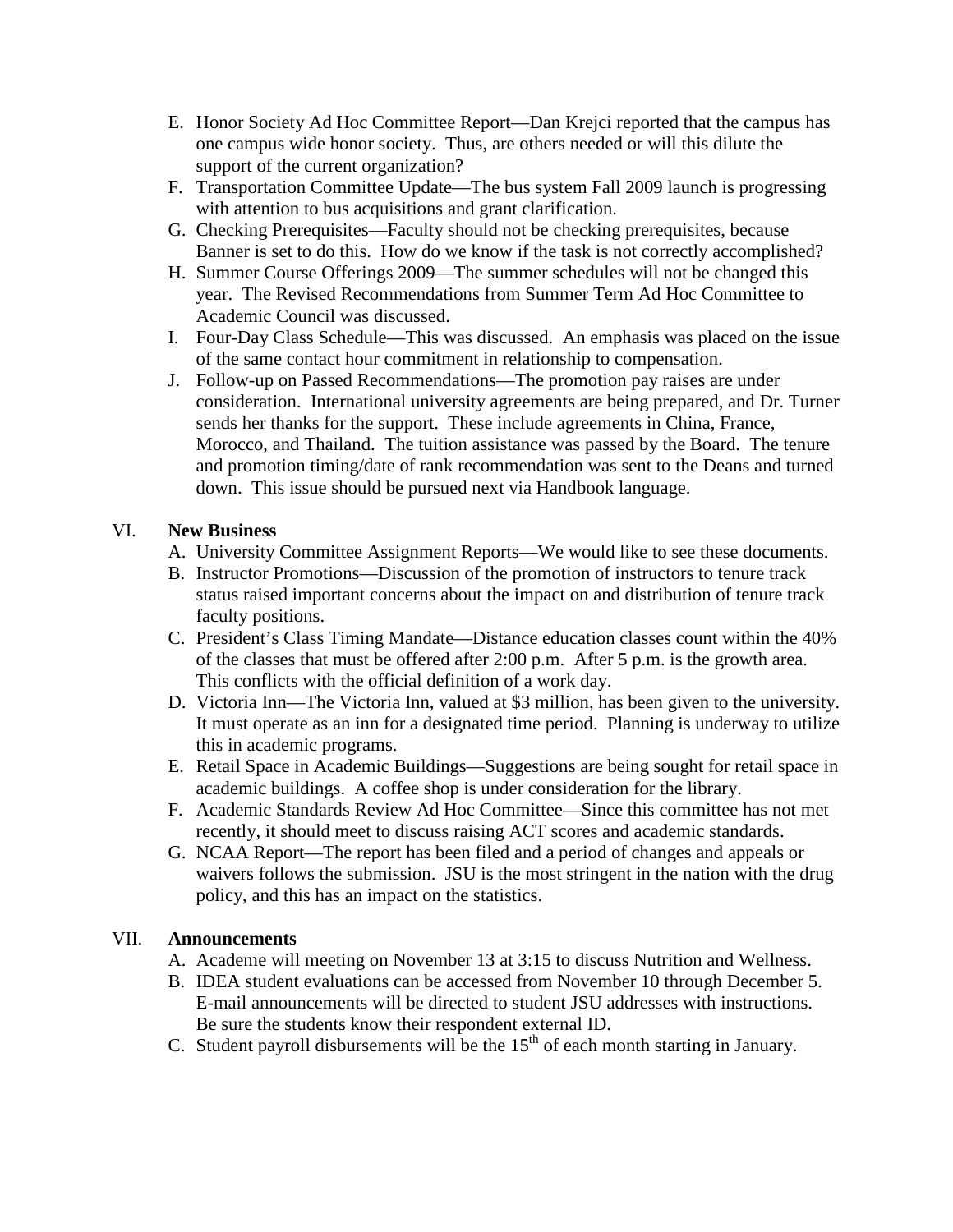D. A new grade of FA will designate students that fail due to non-attendance. The purpose of this grade designation is to alert financial aid. Deans or department heads may need to make the determination of how many absences constitute such a failure.

# VIII. **Adjournment**

The senate adjourned at 5:10.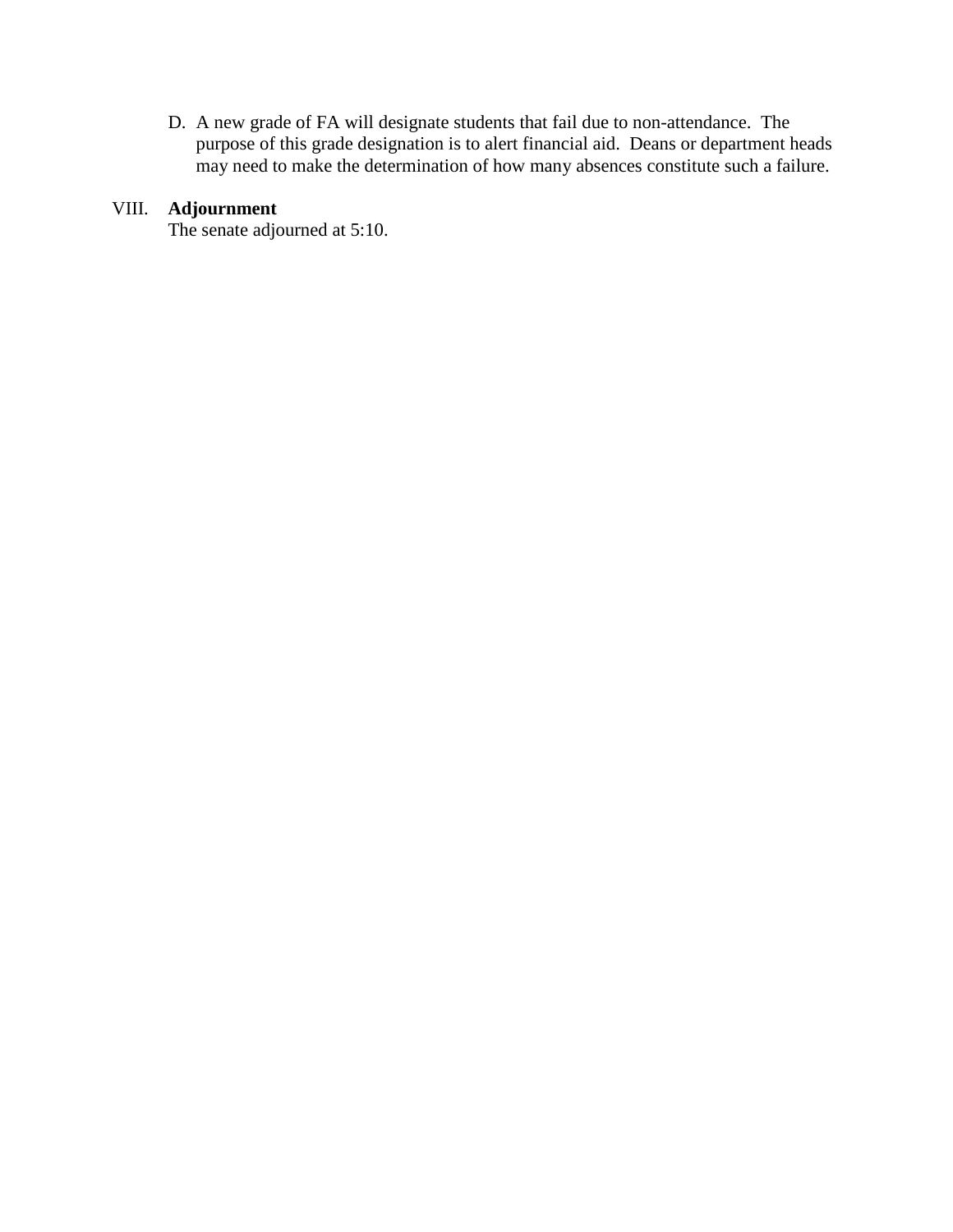December 8, 2008

## **I. Call to Order**

Brent Cunningham called the meeting to order at 3:15 p.m.

Members Present: Paul Beezley, Edwin Bellman, Becky Bertalan, Roger Sauterer for Benjie Blair, Andy Ciganek, Doug Clark, Brent Cunningham, Heidi Dempsey, Teresa Gardner, Curt Gladen, Larry Gray, Jimmy Griffin, Jeffrey Hedrick, Miriam Hill, Gloria Horton, Dan Krejci, Bill Lowe, Ron Mellen, Betty Morris, Sherri Restauri, John Reynolds, Jeff Dodd for Ed Smith, Kim Stevens

Members Absent: Jordan Barkley, Tracy Broom, Laurie Charnigo, Kelly Crotts, Clark Hudspeth, Rob Landry, Jennifer Nix, Tim Roberts, Eric Traynor

#### **II. Approval of Minutes**

The minutes for the November  $10<sup>th</sup>$  meeting were approved.

### **III. Committee Assignments and Reports**

- A. Admissions and Scholarships—Andy Ciganek
	- 1. Academic Scholarship Recommendation—This has been delivered to Dr. Turner and Dr. King and receipt has been acknowledged.
	- 2. Web Site Usability Recommendation—This was passed, but it has not been delivered to Dr. Turner. Instead, the issues are being discussed with those who are working on it. Tim Gardner is handling this concern.
- B. Elections—Dan Krejci—No report.
- C. Honors—Laurie Charnigo
	- 1. The Raymond and Ruth Ringer Faculty Development Award guidelines have been delivered to Dr. Turner.
	- 2. Website Links—The guidelines should be posted to the WWW and linked to several locations including the faculty senate and academic affairs pages.
- D. Policies—Ron Mellen—No report.
- E. Welfare—Miriam Hill
	- 1. Faculty Tuition Remission Recommendation—The amended recommendation to provide full time faculty with unrestricted full tuition remission was passed. The advancement of the knowledge and skills of faculty members directly benefits their teaching and supports the missions of the university.
	- 2. Formalization of Sufficient Time to Complete Grading after Exams Recommendation—Action on this recommendation to require 36 hours between the last final examination and the deadline for final grade submission was tabled until the January meeting.
	- 3. University Travel Grant Committee Policies—Action on this was tabled until the January meeting.
- F. Executive Committee/President's Report—Brent Cunningham
	- 1. Board of Trustees Meeting—The Board will meet in January.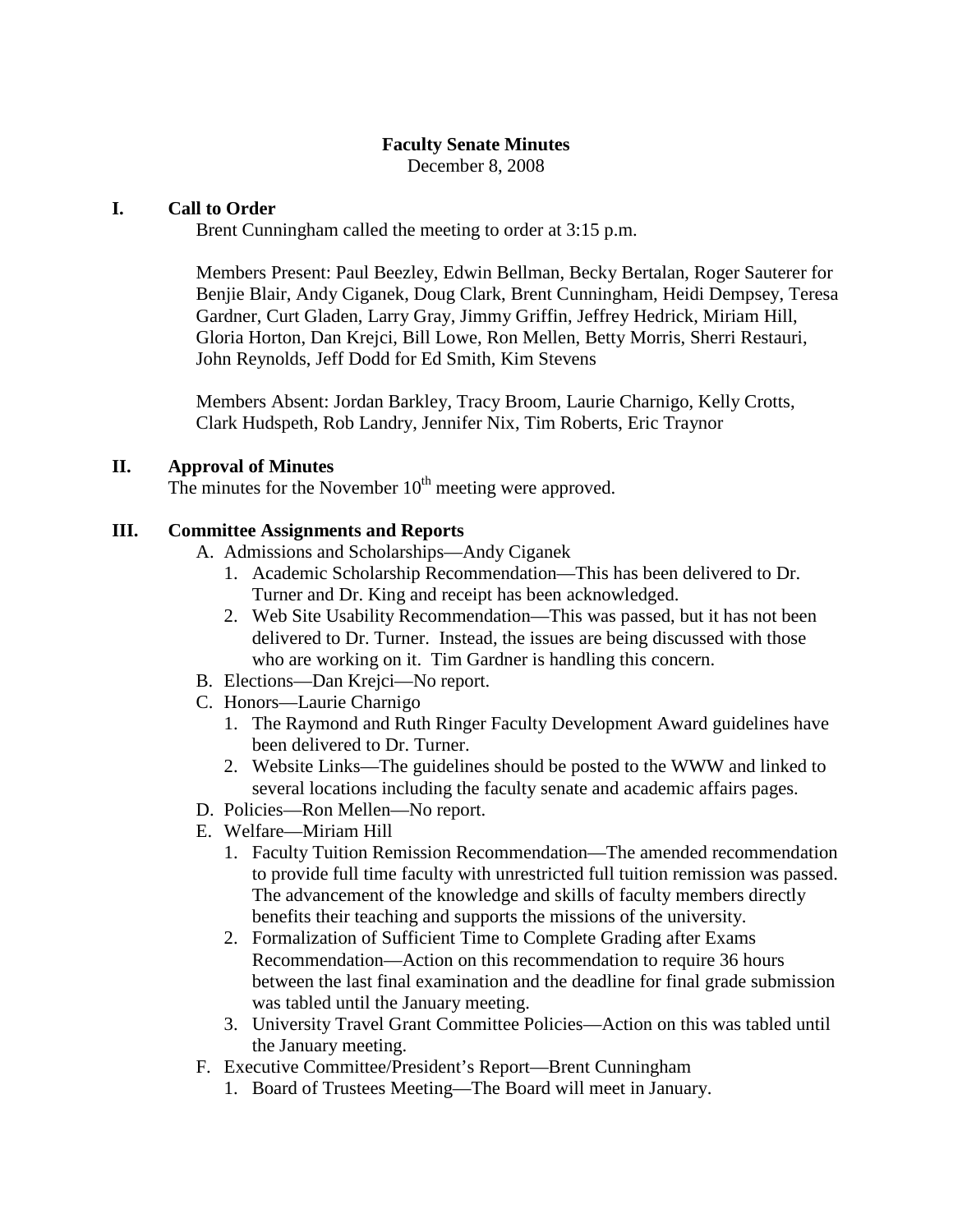- 2. Football Stadium Expansion and New Dorm—An article has appeared in Town and Gown. Ground has been broken. A \$10 million loan was obtained.
- 3. Academic Council—Calendar approval has been made through Summer 2011.
- 4. Vice President of Institutional Technology—A search committee was formed in the process to fill this position.
- 5. Textbook Policy Recommendation—The guidelines concerning the three year policy and department chair consent were accepted.
- 6. SGA Resolutions—Two resolutions from the SGA were considered. These were that all midterm grades be reported and that the changes on student payments be delayed.
- 7. Grant Contract Audits—Audits must show detailed criteria for restricted funds.
- 8. Graduate Status—Graduate full time status was revised from nine hours to six hours.

# **IV. Old Business**

- A. Class Schedules and Online Posting—The improved structure of the website is being implemented as mentioned earlier.
- B. Semester Schedule Policy Changes—A 36 hour resolution was drafted by the Welfare Committee.
- C. Student Payment Plan—Progress is being made.
- D. Honor Society AD Hoc Committee Report—Dan Krejci—No report was needed. This was concluded last month.
- E. NCAA Report—No report.
- F. Checking Prerequisites—Faculty should not need to do this, but to find out if it is not working, a list of course prerequisites from Banner should be reviewed. This issue is being investigated and a feedback loop is needed.
- G. Summer Course Offerings 2009—No policy changes will impact 2009, but the committee is being retained. Courses offered should be courses that will fill and that are in demand with more online courses and courses that are transferred in from other colleges and universities. Other issues were discussed including the registration period, payment plan changes, summer budget and May term payment inconsistencies in Arts and Sciences.
- H. Four-day class schedule—Friday as a research day was discussed.
- I. Pursuit of Non-tenure Track Faculty Member Promotion Procedures—This issue has been discussed with Dr. Turner. A motion to send a formalization of the Senate's input to the Executive Committee to draft a recommendation was passed.

# **V. New Business**

- A. President's Mandate on Course Scheduling—The mandate of 40% of the course offerings being on line or after 2 p.m. helps to reach the growing audience of students wanting classes after 5:00 p.m.
- B. Retail Space in Academic Buildings—Clint Carlson is the contact for anyone interested in this concern.
- C. University Mace Issues—The Marshal at graduation carries the university mace, the stick of knowledge. Problems concerning its renovation were discussed.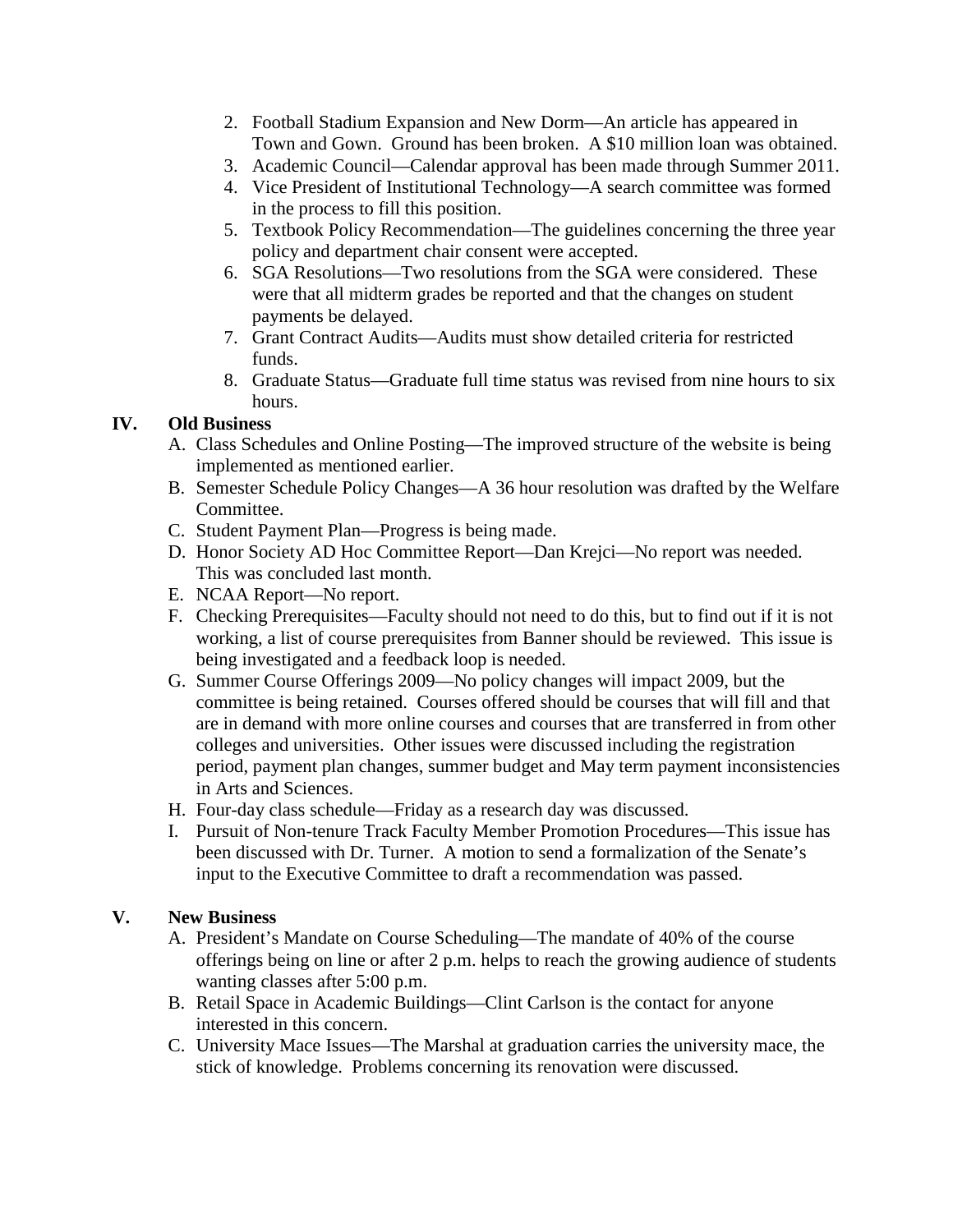- D. Promotion and Tenure Handbook Changes—The previous recommendations concerning promotion and tenure should be handled in the handbook, so these changes need to be drafted. Charge of this was passed to the Executive committee.
- E. Protecting Research Time—Research release time policies need to be examined.
- F. Distance Education—Sherri Restauri—The University now has an island in Second Life. The early warning system in Blackboard was demonstrated, and a career fair was discussed.
- G. Evaluation—Could the faculty evaluate the activities of the Board of Directors? Other administrative positions receive evaluation.

## **VI.Announcements**

- A. Student check disbursements will be on the  $15<sup>th</sup>$ .
- B. The new FA grade will facilitate financial aid award regulations.

## **VII. Adjournment**

The Faculty Senate Adjourned at 4:45 for Dr. Restauri's presentation.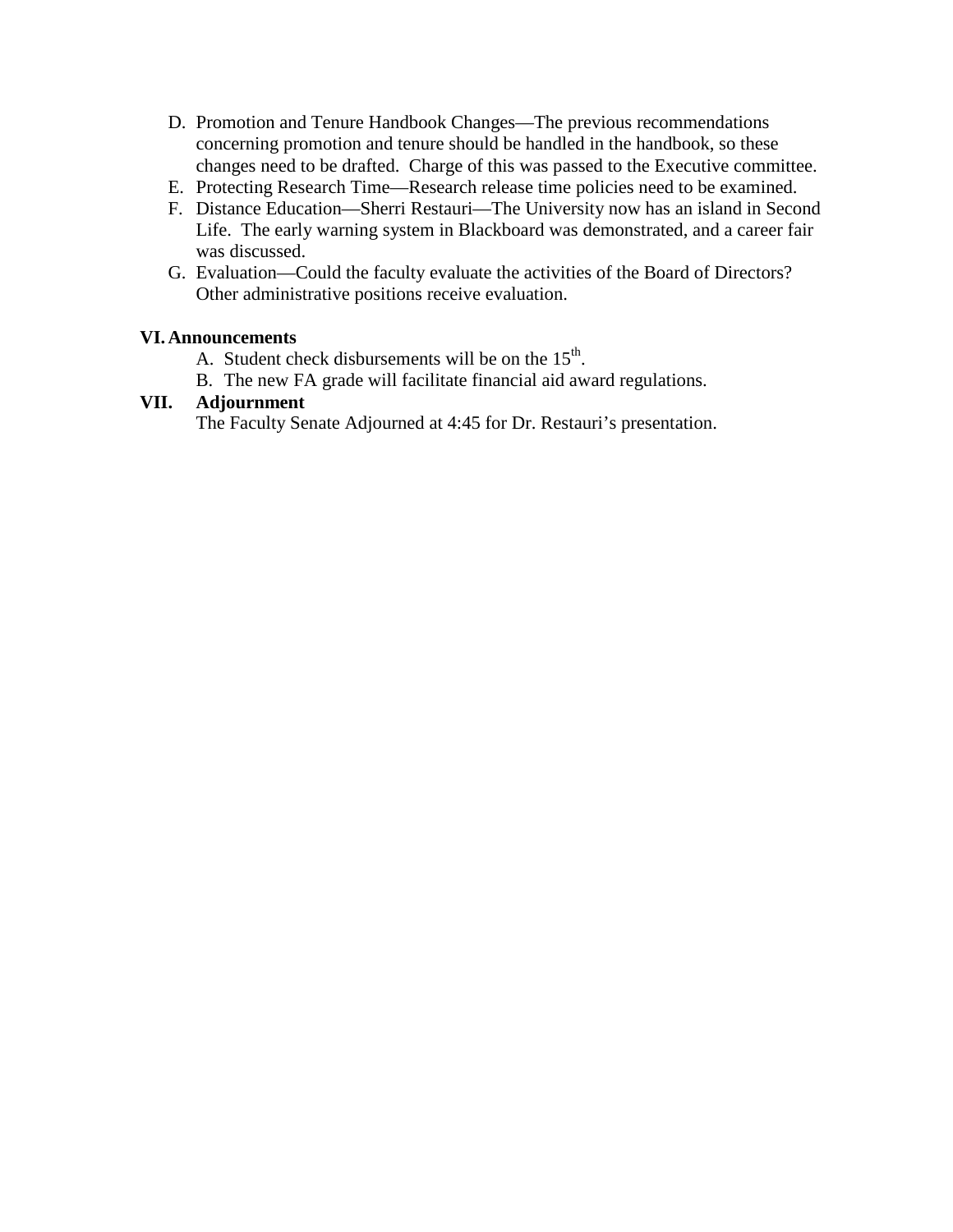January 26, 2009

## **VIII. Call to Order**

Brent Cunningham called the meeting to order at 3:15 p.m.

Members Present: Paul Beezley, Edwin Bellman, Becky Bertalan, Benjie Blair, Andy Ciganek, Laurie Charnigo, Brent Cunningham, Heidi Dempsey, Teresa Gardner, Curt Gladen, Larry Gray, Jimmy Griffin, Jeffrey Hedrick, Miriam Hill, Gloria Horton, Dan Krejci, Bill Lowe, Ron Mellen, Greg Pass, Sherri Restauri, Tim Roberts, Ed Smith, Kim Stevens

Members Absent: Jordan Barkley, Tracy Broom, Doug Clark, Kelly Crotts, Clark Hudspeth, Rob Landry, Betty Morris, Jennifer Nix, John Reynolds, Eric Traynor

## **IX. Approval of Minutes**

The minutes for the December 8, 2008 meeting were approved.

## **X. Important Announcements**

- A. Prorationing—Additional budget cuts in academics are expected to be \$1.5 million. Cuts amounting to \$1.1 million have been found.
- B. Faculty Research Grants—The promise to continue the \$40,000 for faculty research grants was announced.
- C. Revenue Generating Ideas—Clint Carlson should be contacted with any revenue generating ideas. The leasing of textbooks has been suggested.

### **XI. Committee Assignments and Reports**

- A. Admissions and Scholarships—Andy Ciganek
	- 1. Academic Scholarship Recommendations—We will be proactive on obtaining exam ratings and offering scholarships to the outstanding students from Alabama, Georgia, and selected other areas where our tuition will be competitive.
	- 2. Web Site Usability Recommendations—The new look to the website is part of a progression of changes, and our recommendations are being incorporated. New webpages will be incorporated into the new integrated marketing campaign with the theme "Where are you going."
- B. Elections—Dan Krejci
	- 1. Officer Elections—Please, provide nominations so that a slate for vote can be presented in May.
	- 2. Senator Elections—Please, remind your department in March if your position will be ending and hold your elections by April  $30<sup>th</sup>$ . Both new and outgoing Senators attend the May meeting.
	- 3. Campaign Slogan—Progress through Continuity is an important goal. Reappointments to the same offices and committees will facilitate achieving the desired tasks.
- C. Honors—Laurie Charnigo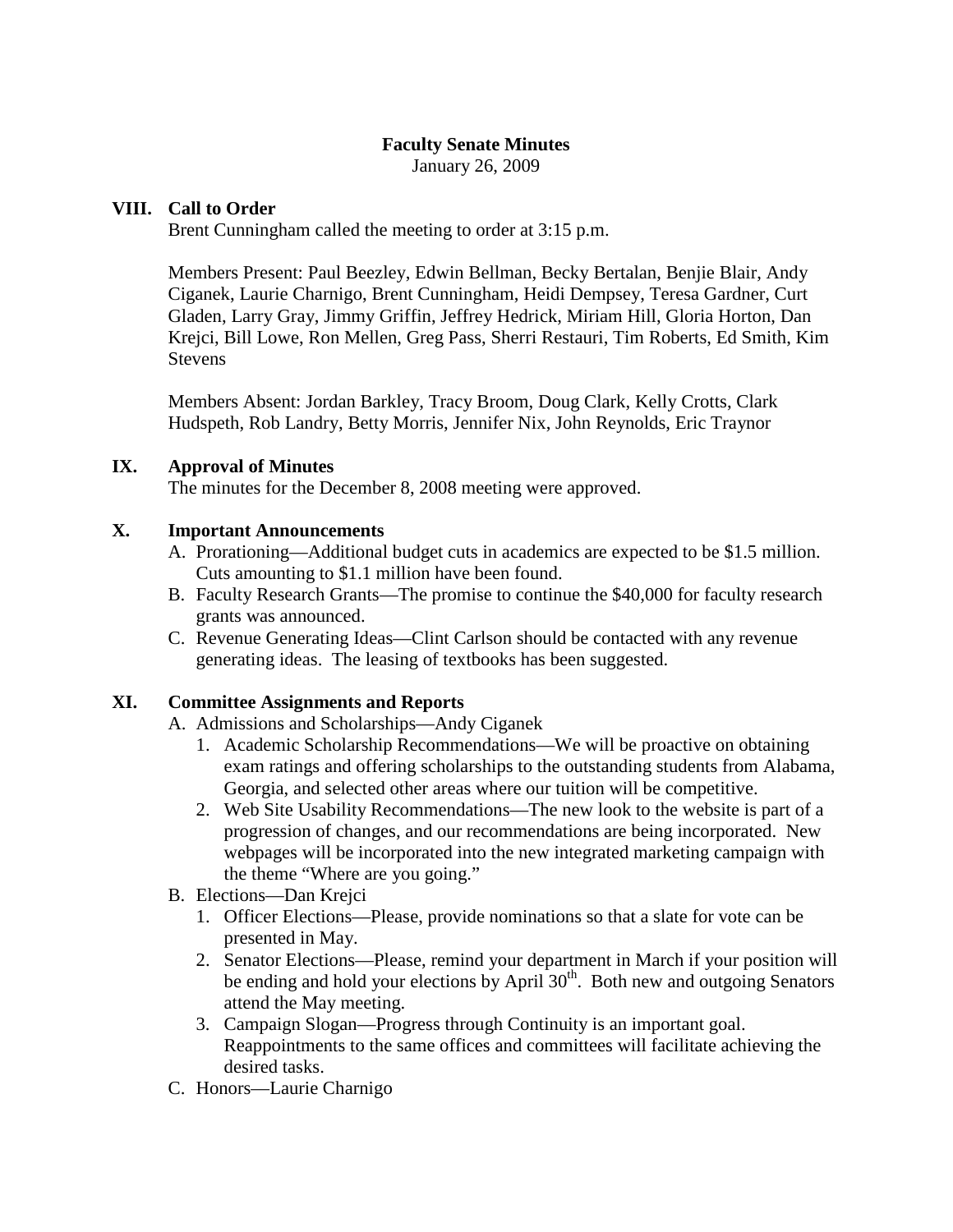Links from the websites for the announcements and information about the awards are in progress. The call for nominations will go out in February.

- D. Policies—Ron Mellen—No report.
- E. Welfare—Miriam Hill
	- 1. University Travel Grant Committee Policies—The recommendation and revised forms were approved. The forms will be given to Dr. Delap and made available for implementation.
	- 2. Faculty Tuition Remission Recommendation—This is in final form, having been passed last month, and will be presented. This action has been mentioned, already, at Academic Council.
	- 3. Exam Grading Period Recommendation—The recommendation to formalize a 36 hour minimum time in the calendar between the last exam and the grade submission deadline was passed.

## **XII. Guest Presentation—Whitney Wood from the Higher Education Partnership**

Ms. Wood discussed the Higher Education Partnership, its history, goals, and significance of membership. She described the role that it plays in lobbying for the 1/3- 2/3 split of funding for education in Alabama and to applying this same percentage to the proration cuts. She urged everyone to come to Higher Education Day on March 5, and keep in contact with their legislators. Higher Education impacts a large voter pool; thus, the coordination of this body can have a notable influence on legislative decisions. Only South Carolina has more cuts to higher education funding than Alabama, and these are the worst cuts since the 1930s. The point was made that higher education does not have the ability to revamp local funding to improve losses from the state support. The Higher Education Partnership helps the group to speak with one voice, but relationship building is crucial, so maintaining contact through letter writing, Higher Education Day, and other contacts are all helpful, and involvement is encouraged.

# **XIII. Executive Committee/President's Report**

- **A.** Board of Trustees—The meeting was held on January 26, 2009.
	- 1. Bond issues—The bond issues were set to be staggered by need to facilitate reducing the interest and attain lower rates. The threshold was raised to \$65 million.
	- 2. Meal Plan—A meal plan for all students is being considered.
	- 3. Athletic Department Report—The athletic department will be required to report quarterly on their revenue generation.
- **B.** Academic Council—The Council met on January 7 and January 21.
	- 1. Calendar—The calendar was approved. It meets our 36 hour requirements and incorporates enough leeway for weather cancellation contingencies.
	- 2. VPIT Search—This was put on hold with the current budget crisis.
	- 3. Enrollments—Current spring enrollments are 8687, up 70 from last year.
	- 4. SGA Resolutions—The two resolutions from the SGA on midterm reporting and student employee pay schedule changes were rejected by both the Academic Council and Administrative Council and are now with the President.
	- 5. Travel Grant and Research Grant Changes—These were discussed.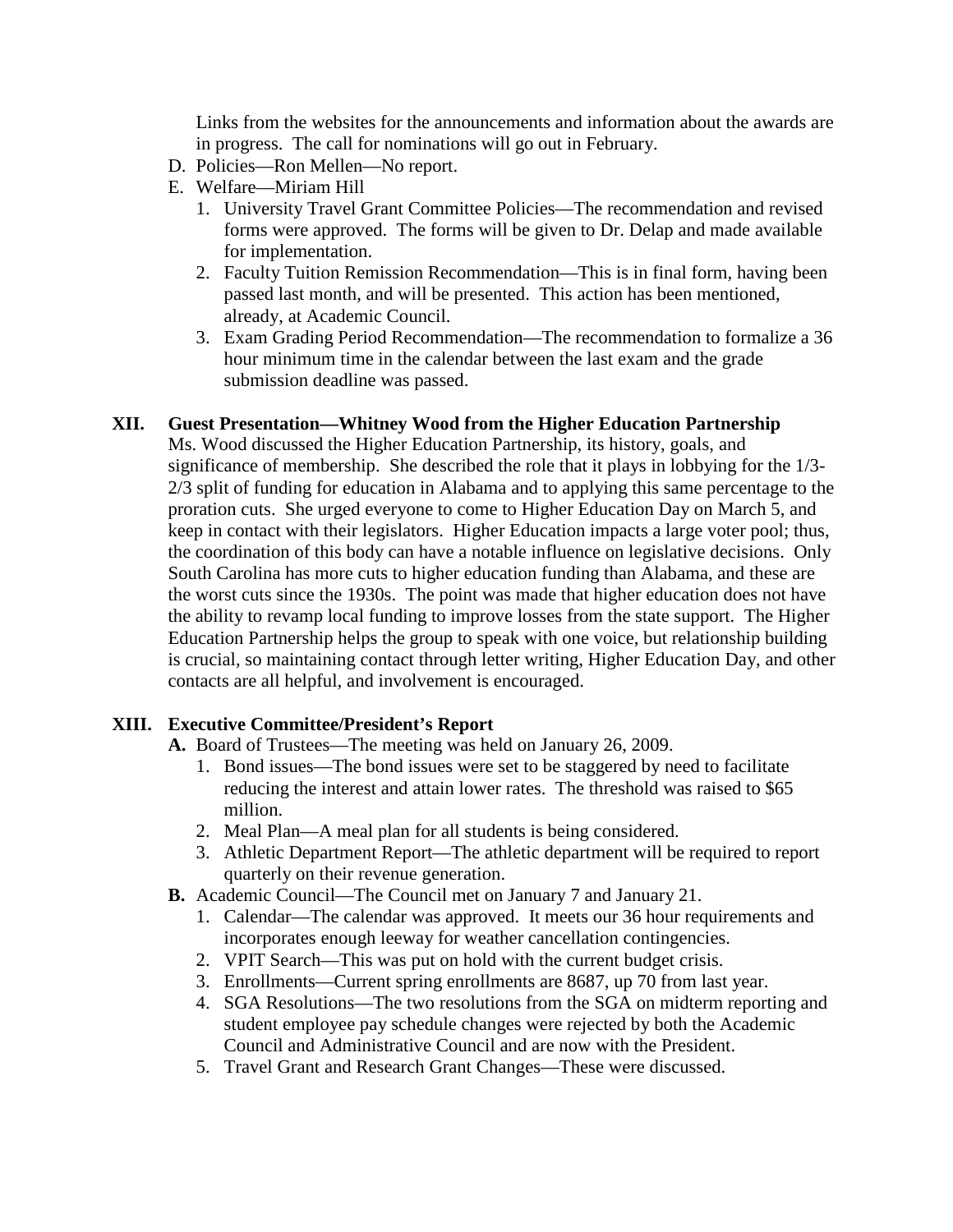- 6. Overrides—The problem with the large number of overrides were discussed, and no solution was available.
- 7. New Marketing Campaign—A new logo incorporating tail feathers and a JSU is incorporated into the integrated marketing campaign centered on the "Where are you going" theme. This was demonstrated and discussed.
- 8. Counseling and DSS—Counseling and Disability Student Services is combining and will be housed in Daugette.
- 9. Math Placement—Entry into Math 112 was changed from a 20 to 22 for the ACT score.
- 10. Admissions Requirements—The ACT admissions scores were changed and the retention patterns were discussed.

# **XIV. Old Business**

- A. Student Payment Plan—Clint Carlson will speak about this at the February Faculty Senate Meeting.
- B. NCAA Report—The Athletic Council met January  $14<sup>th</sup>$  and have submitted adjustments and will submit waivers for football. Responses are pending. Electronic progress reports will be requested from faculty this term. They have filled the new position. Dr. Meehan has been appointed to the Board of Directors of the NCAA.
- C. Checking Requirements—The list of course requirements from the registrar is circulating.
- D. Summer Course Offerings—Arts and Sciences May payment inconsistencies remain unexplained and the "Pay for Previous Month's Work" in summer remains to be explored.
- E. Four-day Class Schedule—This remains for consideration.
- F. Pursuit of Non-tenure Track Faculty Member Promotion Procedures—The Executive Committee has been discussing this concern.
- G. University Mace—The Executive Committee is the Mace Committee and is collecting input on preferences on the mace and the stand. One issue raised was whether this is the proper time to be making this purchase.
- H. Protecting Research Hours—This was tabled.
- I. Evaluations—The question about evaluating the executive levels of the university was presented to a subcommittee, and they took it to the full board for vote. It passed.
- J. President's Mandate on Class Scheduling—No discussion was held due to the lateness of the meeting.

# **XV. New Business**

- 1. Promotion and Tenure Faculty Handbook Changes—This discussion was tabled.
- 2. Textbook Leasing—A discussion was held and Senators were asked to seek input from their colleagues about this issue.
- 3. Lateness of Financial Aid—The problem of students being unable to purchase their textbooks until they receive their financial aid delays their participation and progress in their courses, and their lack of preparation inhibits the progress of the class.
- 4. Admissions Requirements—The increase in standards was discussed earlier.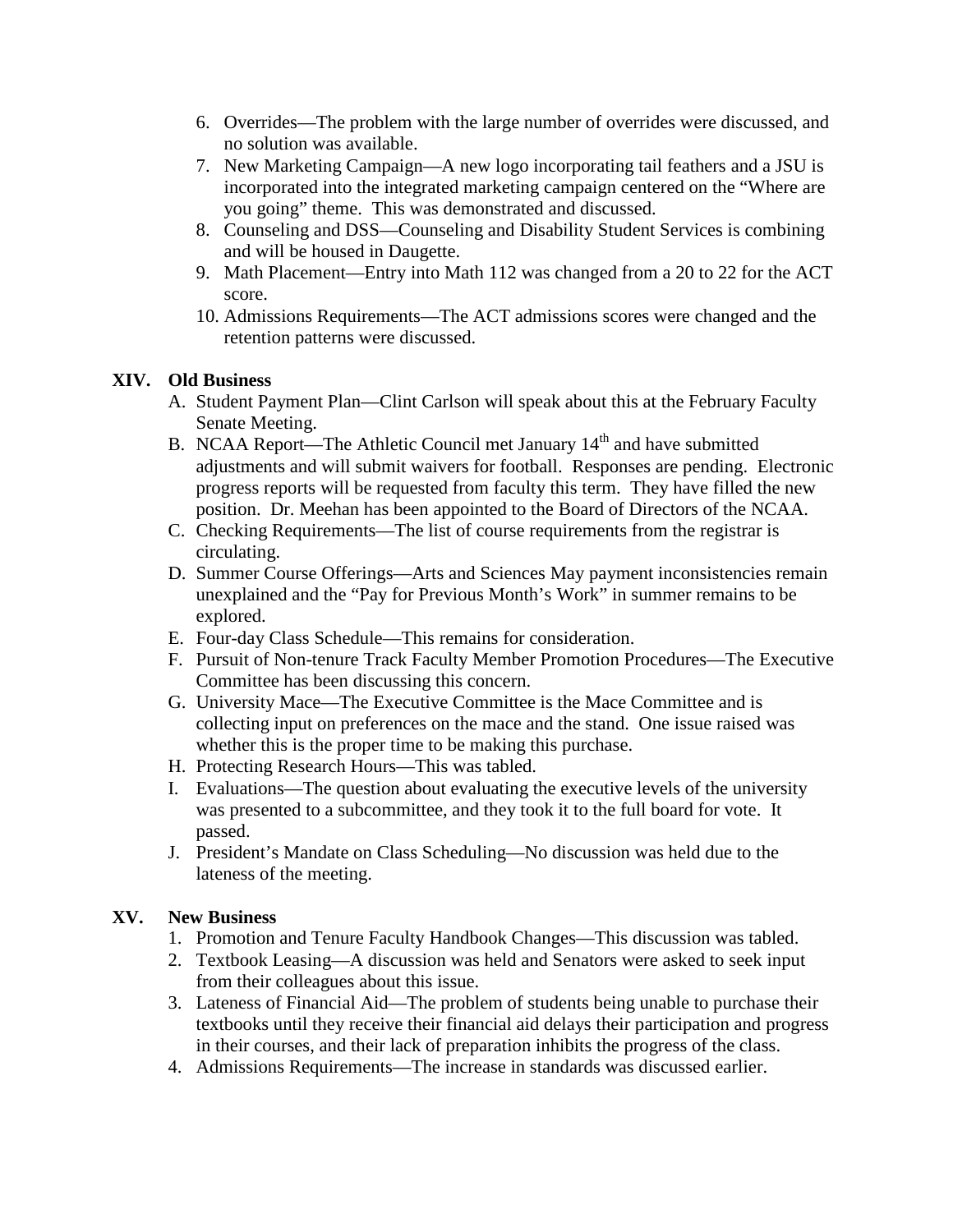# **XVI. Announcements**

Meeting dates, student payroll disbursement, and the FA grade were mentioned.

# **XVII. Adjournment**

Faculty Senate adjourned after 5:15.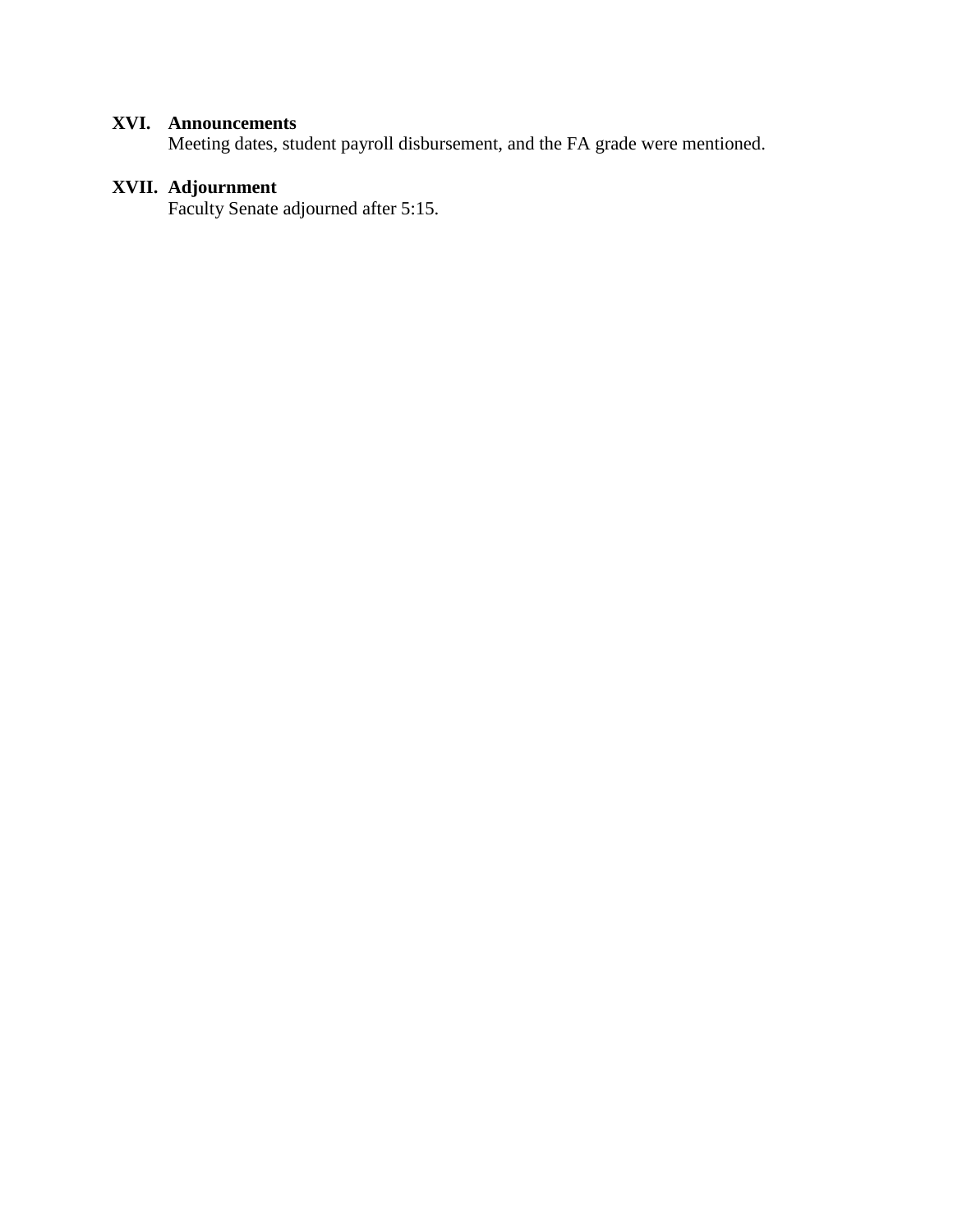February 9, 2009

#### **XVIII.Call to Order**

Brent Cunningham called the meeting to order at 3:15 p.m.

Members Present: Jordan Barkley, Paul Beezley, Sherron DeWeese for Becky Bertalan, Benjie Blair, Laurie Charnigo, Andy Ciganek, Kelly Crotts, Brent Cunningham, Heidi Dempsey, Teresa Gardner, Curt Gladen, Larry Gray, Jimmy Griffin, Jeffrey Hedrick, Miriam Hill, Gloria Horton, Clark Hudspeth, Dan Krejci, Betty Morris, Greg Pass, Sherri Restauri, Ed Smith, Kim Stevens

Members Absent: Edwin Bellman, Tracy Broom, Doug Clark, Rob Landry, Bill Lowe, Ron Mellen, Jennifer Nix, Tim Roberts, Eric Traynor

#### **XIX. Guest Speakers**

Patty Hobbs, Director of Public Relations, discussed the on-line form through which to designate faculty expertise. The website is: http://www.jsu.edu/cgibin/newswire/facexperts. For questions, contact either her or Angie Finley. They want everyone to complete this questionnaire.

Clint Carlson, VP of Administrative and Business Affairs, discussed the payment plan that will first be available for students this summer. By fall, it will be incorporated into Banner. It will rely on a credit card or an automatic withdrawal from a bank account. Payments will be dispersed to three dates, for example August 10, September 8, and October 5 tentatively for fall. The payment plan will only be available to students who are preregistering; thus, this will serve as an incentive to encourage preregistration. Spring enrollment figures were released showing an increase of 136 from last spring with a total of 8753. Rebecca Turner, Clint Carlson, William Meehan, and Alicia Simmons will travel to Washington, DC to lobby for JSU for the stimulus program. The bonds for the construction are being released in groups as funding is needed in order to reduce the costs.

Sherri Restauri discussed the training options available including workshops on Blackboard, instructional design, and more. A brochure is available from her office. She responded to questions regarding the tuition differential between distance education classes and traditional, on-campus classes, and clarified that funds from the tuition increases go to the general fund. Early plans at this point indicate a new Blackboard upgrade in December 2009 during the break, that will take us to the next generation, Blackboard Learn (Release 9). Those interested in testing it out sooner should contact Dr. Restauri. It will have new features such as blogs, peer review, and a new gradebook. Additional supplemental tools called building blocks for the Blackboard system are, also, being investigated, including a voice chat tool. Training will be available at the earliest beginning in summer, but definitely by fall. Dr. Restauri noted that DE's program review has been completed, and though she was pleased with faculty who participated in this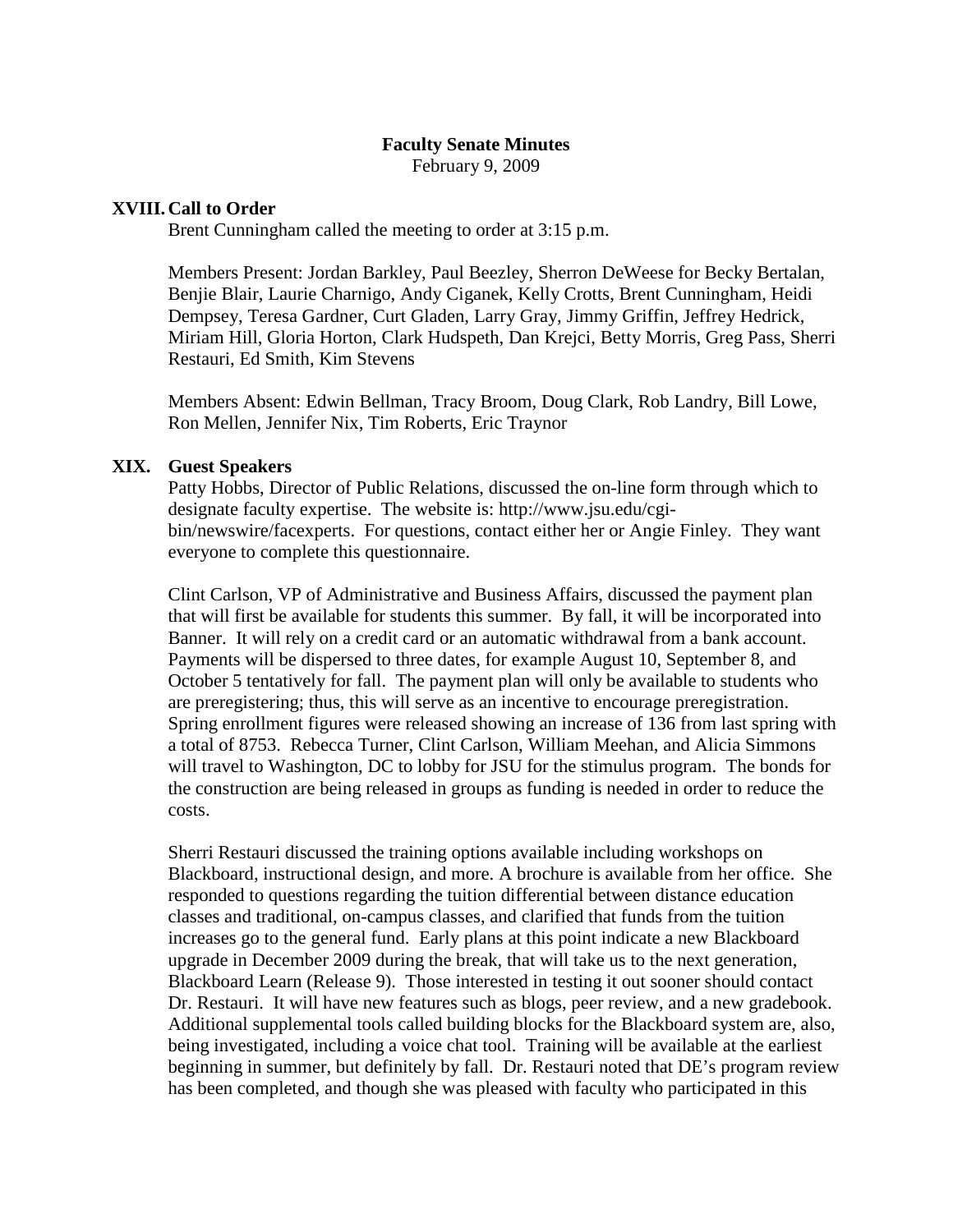Program Review process, she is interested in hearing from faculty feedback on their needs, and how DE can best meet those. They have asked for software purchase recommendations and training requests, as these relate to Distance Education technology and support services.

# **XX. Approval of Minutes**

The minutes for the January 26, 2009 meeting were approved with minor corrections.

## **XXI. Committee Assignments and Reports**

- A. Admissions and Scholarships—Andy Ciganek—No report.
- B. Elections—Dan Krejci—Elections are approaching. We will need nine new Senators, and a new slate of officers. If interested, in the latter, see Dan. When senate seats are filled by a replacement, that person completes the term of office. Elections should be held by April 30.
- C. Honors—Laurie Charnigo—Laurie will be rotating off, and so they are working on maintaining consistency.
- D. Policies—Ron Mellen—No report.
- E. Welfare Committee—The three recommendations were delivered. The Academic Council accepted the Exam Grading Period recommendation. The Academic Council also approved it, so it will continue through the hierarchy. The Faculty Tuition Remission recommendation was sent back for additional consideration. They asked why only faculty and why unrestricted. The University Travel Grant Committee Policies was, also, returned for commentary about the inclusion or exclusion of Instructors. The Welfare Committee will address these concerns and will return with their statements for the next Faculty Senate meeting.

# **XXII. Executive Committee/President's Report**

- A. Board of Trustees Meeting—The most recent meeting was discussed in the January Faculty Senate meeting.
- B. Academic Council—The assessment administrators and the Board of Directors will be undertaken. The concern was raised that academics is the only side with checks and balances. The Board Meeting was positive. On campus meal plans will be required of campus residents next year. Greg Bonds from athletics is now on the Academic Council. The federal projects list for stimulus package was discussed and the state will dole out the capital investment funds. Several projects were put forward as possibilities, such as the Recreational Wellness Center, the Mason Hall annex, and the sewer project. The rise in enrollment was noted. Activities must be listed on the events calendar and the newswire, but these will be merged in the future. The calendar and schedule are now solely available on line.

# **XXIII.Old Business**

- A. Checking Prerequisites—Andy Ciganek and the math department have a list of what is in Banner.
- B. Summer Course Offerings—The inconsistencies in Arts and Sciences are still to be explained as is the "Pay for Previous Month's Work" as described in the Faculty Handbook 2.13.3 page 56.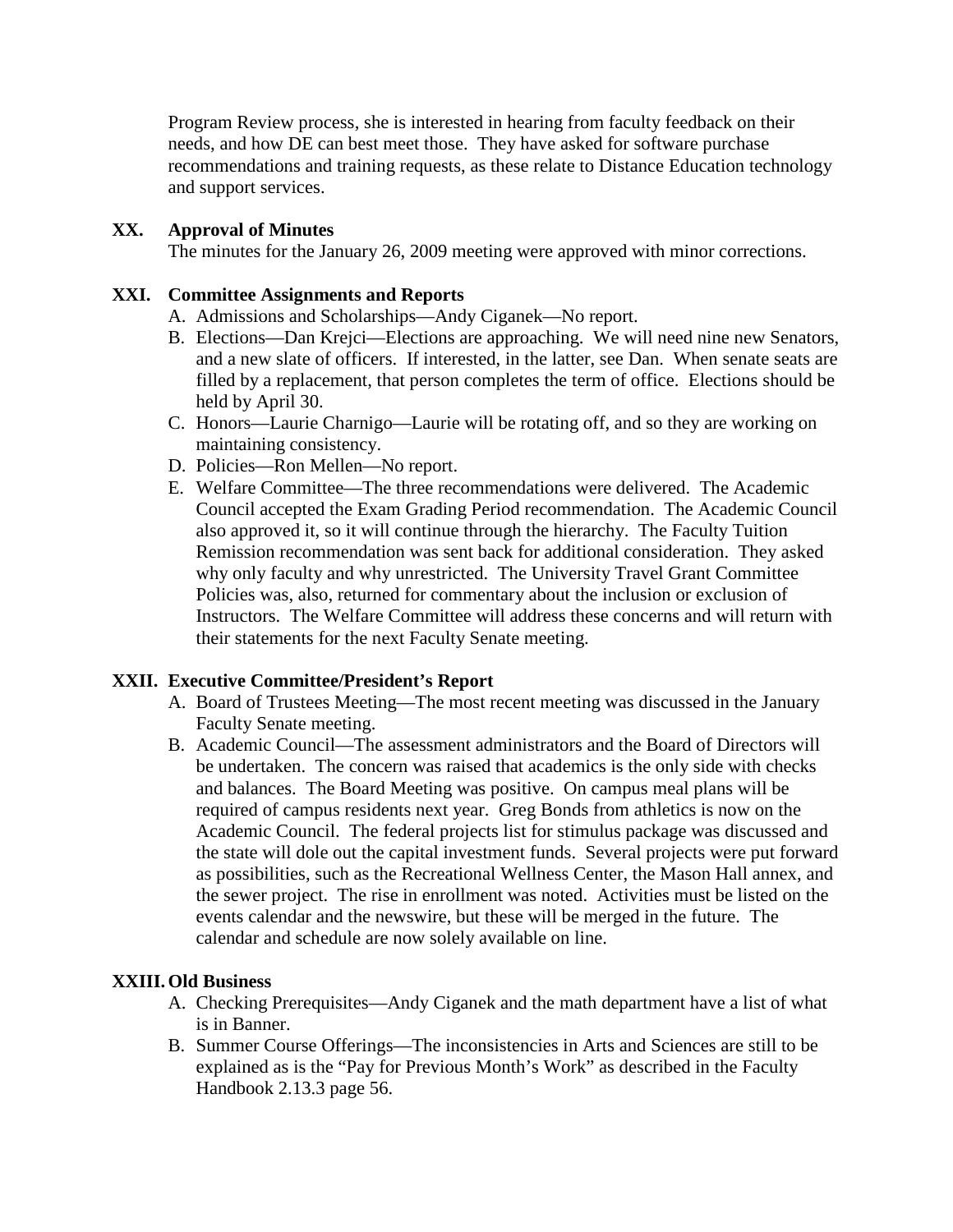- C. Four-Day Class Schedule—The possibility of cost savings was discussed. Senators were asked to seek input from their departments. Benefits and disadvantages and the concept of a weekend college to reach non-traditional students were discussed.
- D. Non-tenure Track Faculty Member Promotion Procedures—The ongoing discussion on the executive committee was summarized.
- E. University Mace—The design was mentioned and the key issue raised was the appropriateness of spending money on this during this period of prorations.
- F. Evaluation of Board of Trustees, President, Vice-Presidents, Deans, and Department Heads—This is being discussed with Dr. Simmons in institutional Research and a canvassing of peer institutions and their handling of this matter is underway.
- G. President's Mandate of 40% of the courses after 2 p.m.—This reminder was continued.
- H. Textbook Leasing—Senators were asked to seek input from colleagues. This involves a large outlay of money, constrains textbook usage especially when new editions are released, and has other major disadvantages that were discussed.
- I. Admissions Requirements—The ACT scores for admission have been raised by one point. These changes were supported by the President and Academic Council. The GPA graduated ratings for academic standing need to be revisited.
- J. Promotion and Tenure Faculty Handbook Changes Recommendation—This was discussed and should be shared with the departments. Soft copy exchange of this lengthy document was recommended.
- K. Textbook Availability—The bookstore is supposed to purchase books sufficient for 80% of the enrollment. The problem with insufficient numbers and late financial aid disbursements drastically impacts course progress.

# **XXIV. New Business**

- A. Athletic Report—The document that faculty members are asked to complete three times a semester to report the grade progress of the athletes does not print fully.
- B. IDEA—The response rates are so low for many classes that the scores are statistically invalid. Many faculty members have serious reservations and concerns about this system.
- C. Summer and Fall Schedules—When will the decision be made about whether the classes make based upon the enrollment figures? What support for adjuncts will be available?

# **XXV. Announcements**

Higher education day is March 5. The time of graduation on May  $1<sup>st</sup>$  has been changed, because the lights will be removed due to the construction. February 21 is Preview Day, and incoming and transfer student pre-registration will be handled on several days separately from Preview Day.

# **XXVI. Adjournment**

The Faculty Senate adjourned at 5:05.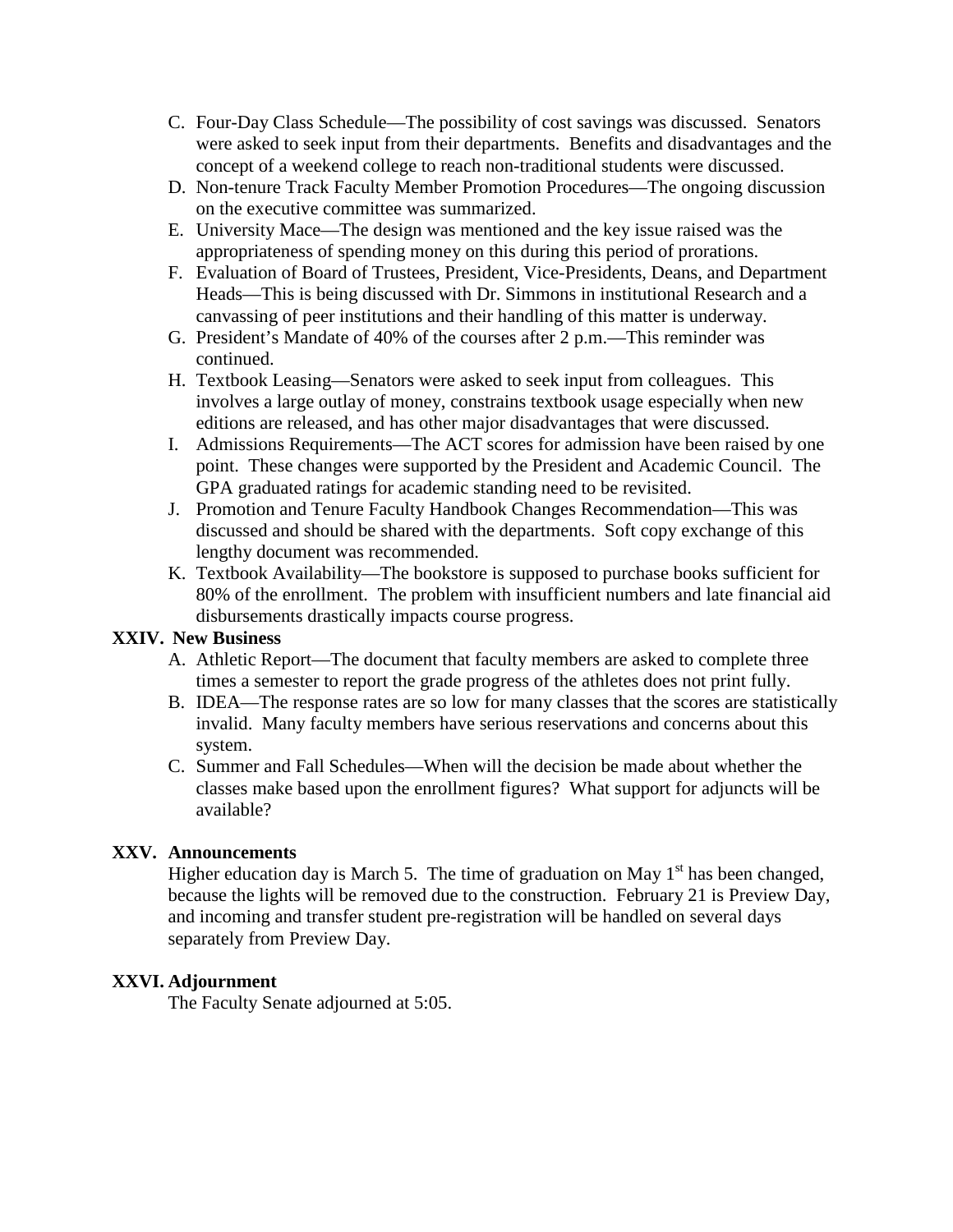March 9, 2009

### **XXVII. Call to Order**

Brent Cunningham called the meeting to order at 3:20 p.m.

Members Present: Jordan Barkley, Paul Beezley, Benjie Blair, Laurie Charnigo, Andy Ciganek, Doug Clark, Brent Cunningham, Heidi Dempsey, Teresa Gardner, Larry Gray, Jeffrey Hedrick, Miriam Hill, Gloria Horton, Dan Krejci, Betty Morris, Greg Pass, Sherri Restauri, Kim Stevens

Members Absent: Edwin Bellman, Becky Bertalan, Tracy Broom, Kelly Crotts, Curt Gladen, Jimmy Griffin, Clark Hudspeth, Rob Landry, Bill Lowe, Ron Mellen, Jennifer Nix, Tim Roberts, Ed Smith, Eric Traynor

## **XXVIII. Approval of Minutes**

The minutes were passed with corrections.

### **XXIX. Presentation of Proposal**

Jeffrey Hedrick presented information about the *New York Times* Pilot Readership Program that will make the paper available delivered to campus locations for  $45¢$  a copy and no charge for undelivered papers. A trial program, scheduled for March 23 to April 17, will provide free papers. If a daily subscription rate of 250 papers is achieved, the campus can be subscribed to the college speaker program. The Tuesday issue has a strong science section. Faculty interested in using this program in their classes should contact either Jeff Hedrick or Mike Stedham for additional details.

### **XXX. Committee Assignments and Reports**

- A. Admissions and Scholarship—Andy Ciganek—No report.
- B. Elections—Dan Krejci—We will need a ballot for the elections. Persons interested or wishing to submit nominations for the offices should contact Dan.
- C. Honors—Laurie Charnigo—The deadline for nominations for the awards is March 24. They are working on selecting the chair of the committee for next year.
- D. Policies—Ron Mellen—No report.
- E. Welfare—Miriam Hill—The response to the two questions regarding the full faculty tuition assistance was approved with changes. The response regarding travel grants was passed with changes, but approval was not unanimous, because inclusion of instructors was, also, desired. The recommendation about the exam grading period is progressing through university channels.

### **XXXI. Executive Committee/President's Report**

The board will meet April 13<sup>th</sup>. At Academic Council on February 18, an outside vendor for voting and surveying was discussed, the DC trip was described as being very successful in obtaining stimulus funding, and several SGA resolutions were discussed.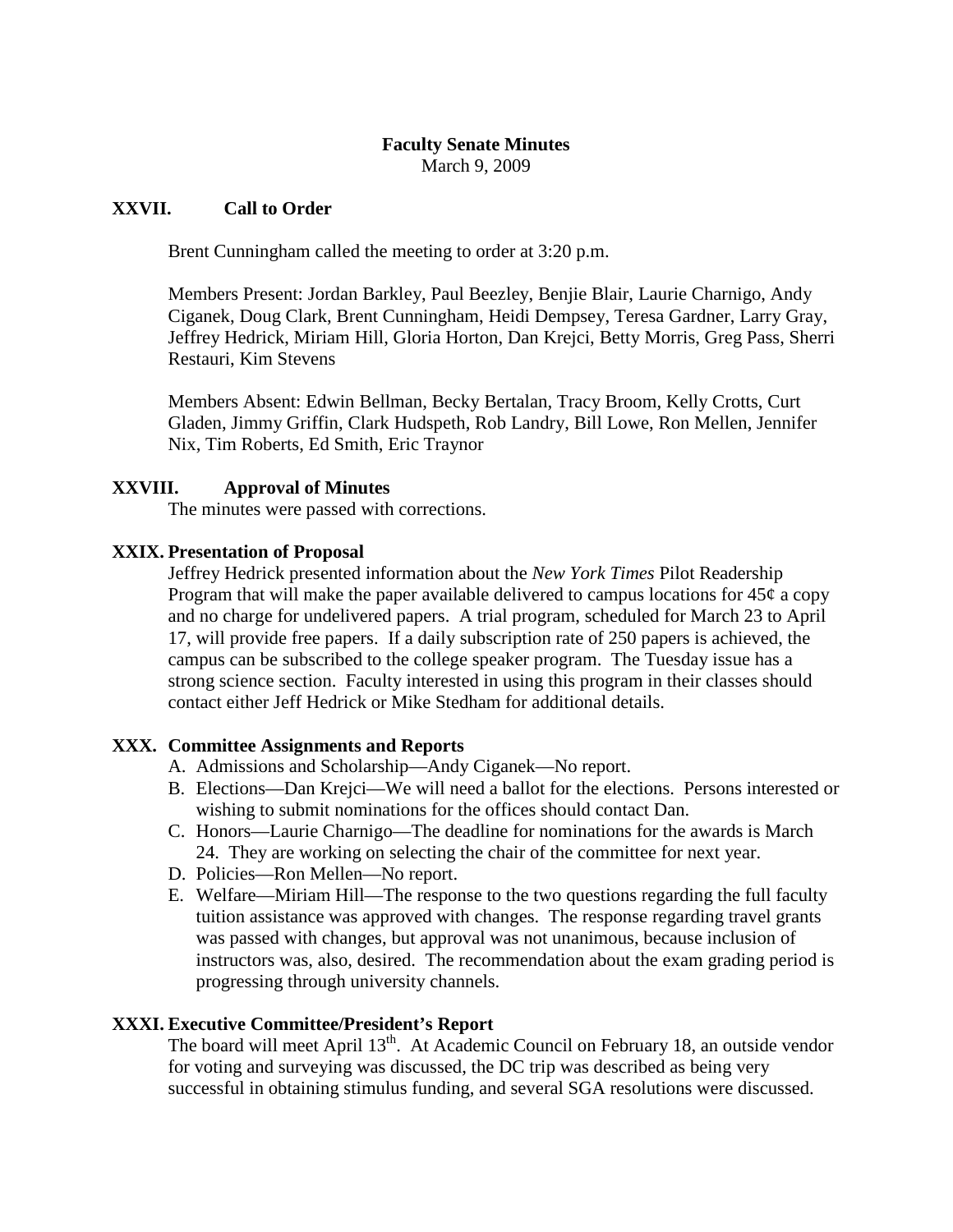These included extended library hours that were not supported, hanging parking decals for students that passed, and direct deposit of financial aid refund checks that is being investigated. A team to direct student health appraisals was established. The scholarship offer issues are expanding as is tuition assistance to the cooperating teachers of student teachers and other similar supportive personnel. Tuition costs have been added to the website.

Eight projects have been proposed. These include the pedestrian friendly campus priority including an overpass, a community resilience initiative, a new nursing building, a Fourier Transform nuclear magnetic resonance spectrometer, potential pathways reinforcing success from classroom to career, forensics for industrial security and cybercrime, the Victoria House restoration, and the Canyon Center earth science interactive exhibits. Other separate proposed projects include the capital investment for academic buildings such as Mason Hall, the sewer expansion, the Roundhouse renovation, roof work, and the elevator for Bibb Graves.

# **XXXII. Old Business**

- A. Formal Questions—A set of formal questions about issues that have been raised by the Senate was drafted to help highlight these concerns and to aid in seeking resolution. This will help to reduce old business and remove items from this discussion. The need to check prerequisites, May term inconsistencies, and promotion of non-tenure track faculty were included in this listing.
- B. Summer Course Offerings 2009—Payroll may be asked to explain summer pay.
- C. Four day class schedule—This option has not garnered interest and will be dropped.
- D. University Mace—The funding for this will come from the Foundation.
- E. Evaluation of Administration—This is progressing.
- F. Academic Standing/GPA—An analysis of the impact of changing the GPA required for continued enrollment is being undertaken.
- G. Promotion and Tenure Faculty Handbook Changes—The wording on the application has been changed to say "Last Date of Application for Promotion." The past proposal concerning reducing the required years in rank should be resubmitted.
- H. Textbook Availability—The concern continues about insufficient textbooks and late financial aid for purchasing books and supplies needed at the beginning of classes.
- I. Follow Up to the Pay Raises for Promotion—We must keep submitting this recommendation.

# **XXXIII. New Business**

- A. Faculty Reporting Student Athlete Performance—These changes happened without faculty input. This system is not easier, times out too quickly, and does not print completely. Laboratory instructors are not the recipients and do not have access.
- B. IDEA Evaluations—This is another change without faculty input. Major problems were discussed including faculty being credited with courses that others teach, low response rates, many holes in the methodology, and interpretation mysteries.
- C. Summer Schedule—No changes to previous procedures are planned.
- D. Change to the Bylaws—The spelling change was passed, although not unanimously, because it is a historical document.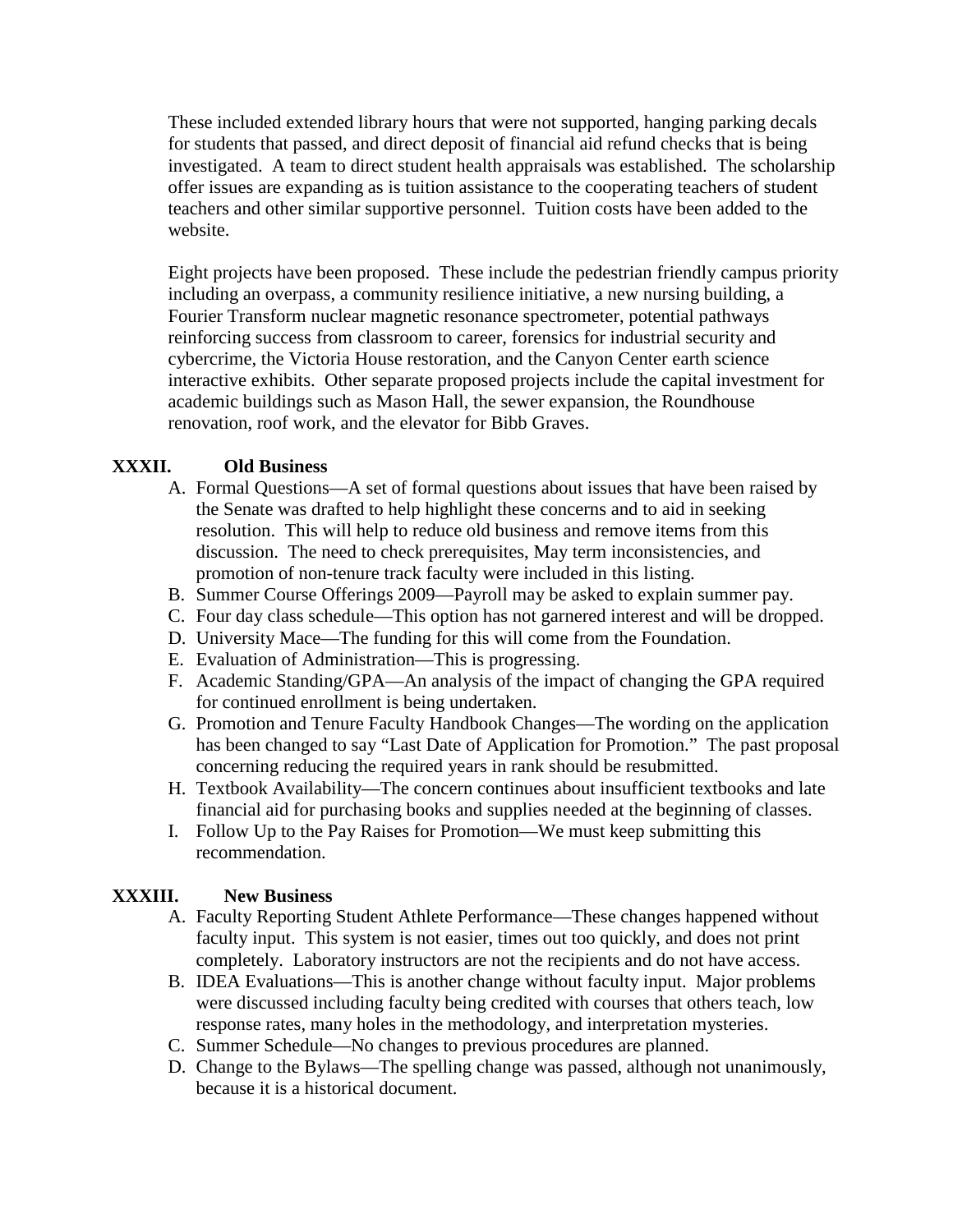- E. CPR Certification and Automated External Defibrillator (AED)—We do have more than one on campus.
- F. Manager of Faculty Senate Website—The historian manages all documents. Discussion considered whether the historian should be responsible for posting the documents to the webpages or whether a new position might be created. The easier solution is to leave it to the historian, and it does fall under document management.
- G. Raffles—Raffles are prohibited.

## **XXXIV. Announcements**

- A. Randy Owen will be at the Emerging Southern Writers Conference on March 28. Rick Bragg will be on for May  $11^{th}$ .
- B. Graduation is earlier in the day, at  $4:30$  p.m. on May  $1<sup>st</sup>$ .
- C. The day of the week for the Faculty Awards Program has changed and is May  $12<sup>th</sup>$ .

## **XXXV. Adjournment**

The Faculty Senate adjourned at 5:20.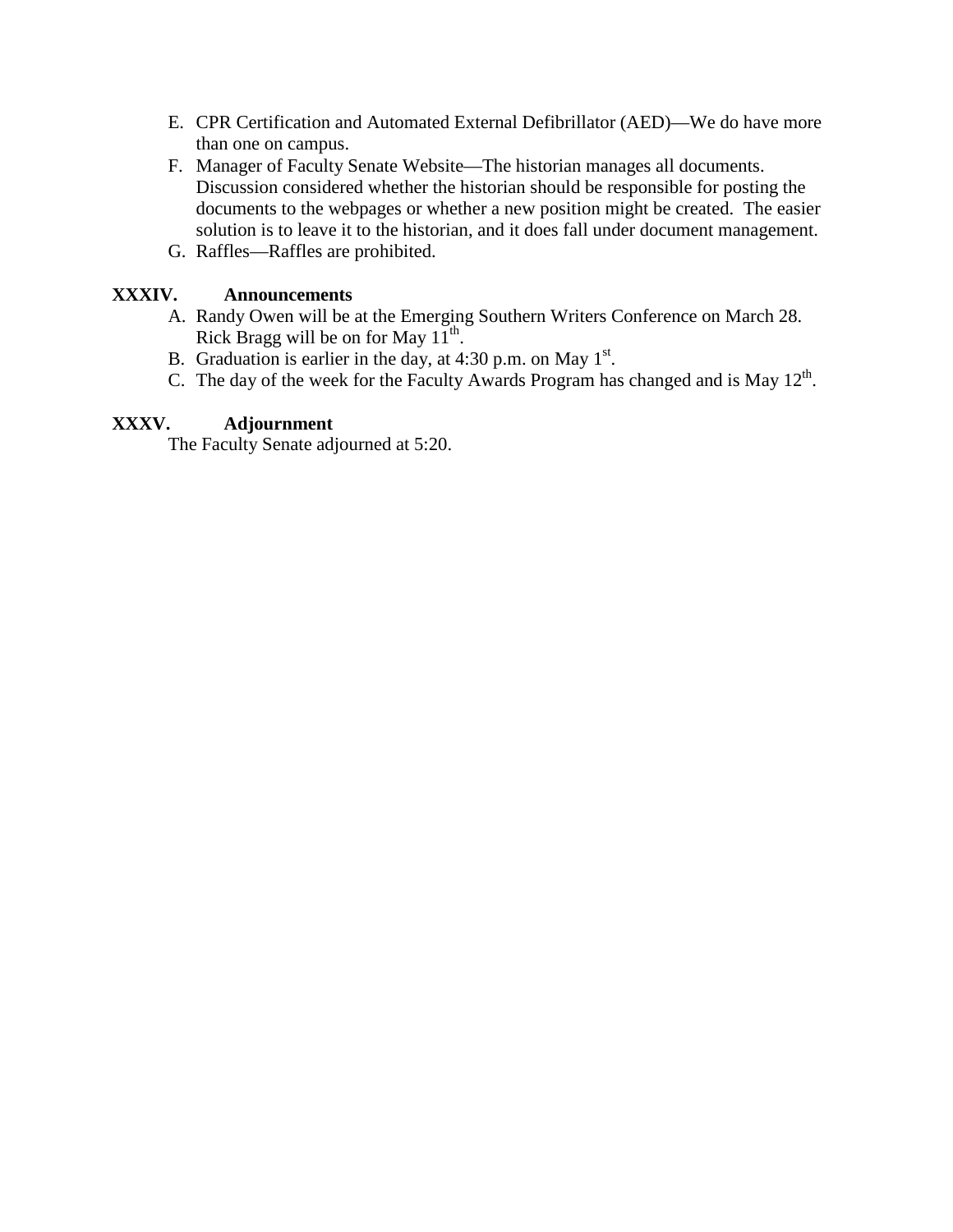April 13, 2009

## **XXXVI. Call to Order**

Brent Cunningham called the meeting to order at 3:20 p.m.

Members Present: Jordan Barkley, Paul Beezley, Edwin Bellman, Benjie Blair, Laurie Charnigo, Andy Ciganek, Allison McElroy for Doug Clark, Brent Cunningham, Heidi Dempsey, Teresa Gardner, Curt Gladen, Larry Gray, Jeffrey Hedrick, Miriam Hill, Gloria Horton, Dan Krejci, Betty Morris, Greg Pass, Sherri Restauri, Kim Stevens

Members Absent: Becky Bertalan, Tracy Broom, Kelly Crotts, Jimmy Griffin, Clark Hudspeth, Rob Landry, Bill Lowe, Ron Mellen, Jennifer Nix, Tim Roberts, Ed Smith, Eric Traynor

# **XXXVII. Guest Speakers**

Judy Harrison from Human Resources first addressed the issue of summer pay. When a session extends across several months, payment must be divided, because they cannot prepay, and it cannot be weighted by the number of days. No more than seven hours can be taught in the summer. She provided a handout demonstrating the benefits for a faculty position. Retirement benefits are 2% of salary for every year worked based upon the average of the highest three of the last ten years. She cited the requirement for faculty to complete the sexual harassment training and test on their website. She, also, provided a copy of the current Tuition Assistance Policy that is now on the website.

Paul Beezley presented a report on the JSU Budget Committee. He cited the interest in raising the adjunct pay. Parking fees will be raised, but students will be able to get hang tags. Dorm prices are, also, being raised and will be more uniform. Student applications and acceptances are down. The faculty senate discussed the non-competitive nature of graduate assistantships.

# **XXXVIII. Approval of Minutes**

The minutes were passed.

# **XXXIX. Committee Assignments and Reports**

- A. Admissions and Scholarship—Andy Ciganek—No report. He did announce that he is moving to Milwaukee. The faculty senate thanked him for his service.
- B. Elections—Dan Krejci—Nominations for Vice-President are needed. Elections of new senators are underway in the departments. A combined roster for the May meeting will be prepared.
- C. Honors—Laurie Charnigo—Betty Morris will chair the committee next year. Nominations have been submitted, and the award ceremony and reception will be May 12.
- D. Policies—Ron Mellen—No report was given.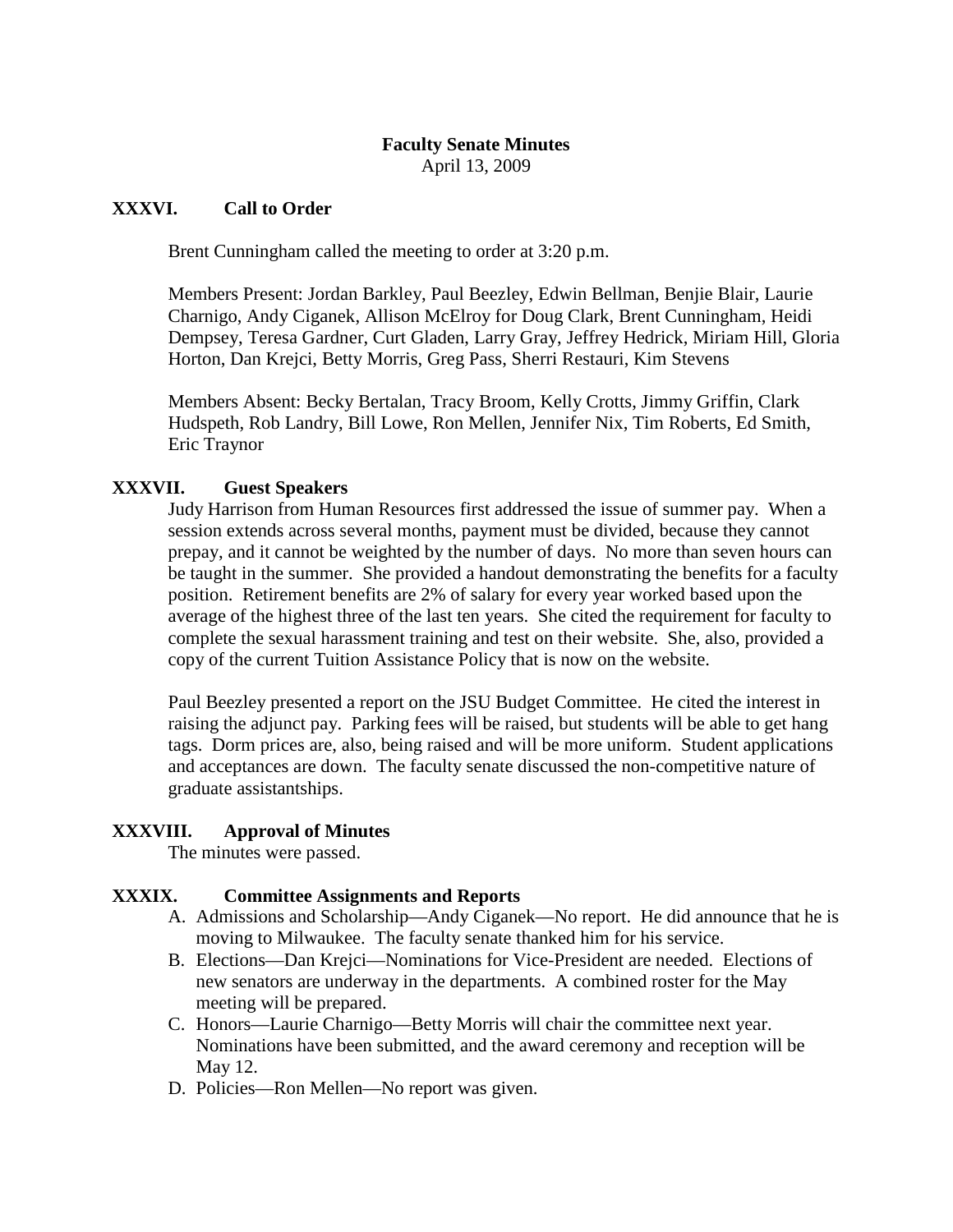E. Welfare—Miriam Hill—No responses were made on the travel grant committee policies, and the Academic Council has not yet discussed the Faculty Tuition Assistance recommendation.

# **XL. Executive Committee/President's Report**

The Executive Committee will not meet in May. The Board of Trustees meeting was well attended. The Dorm project and Stadium expansion is two weeks behind due to the need to drill deeper than anticipated. The delay in issues bonds yielded a cost savings. Six of the thirty-three boxes are sold, and seat prices were discussed. Residency requirements were discussed. The food contract is up for bid and some required changes in service are incorporated into the process. The Board acted on tuition increases with actions that are lower than those anticipated across other institutions in Alabama. The NCAA compliance committee has been on campus, and all sports are impacted by the decisions.

## **XLI. Old Business**

- A. Summer Courses—Summer course offerings are lower. If enrollment in undergraduate classes reaches 12 students, the contract will be issued.
- B. University Mace—The mace has been ordered.
- C. Evaluation of Administration—The evaluation process is being handled by Institutional Research.
- D. Academic Standing/GPA—Only 66 students in over three years would have been impacted by proposed changes. So, raising the retention GPA will receive additional consideration.
- E. Promotion and Tenure Faculty Handbook Changes—These recommendations have been turned over to Dr. Turner.
- F. Textbook Availability—A meeting about this issue has been scheduled.
- G. Pay Raises for Promotion—This issue needs to remain on the agenda for action after proration ends.
- H. Changes to the Bylaws—A correction to the Bylaws is needed for Section 2 (2) Vice President/President Elect to change 'responsobilities' to 'responsibilities' and to add the responsibilities for website management. The Executive Committee has recommended these actions, and the vote will be taken at the May meeting.
- I. CPR Certification and Automated External Defibrillator—The concern to have these available in each building will be reported to the Safety Committee.
- J. Manager of Faculty Senate Website—These duties could be added to those of the Historian or it could be a position appointed by the President in the same way as the Parliamentarian. Discussion favored the latter, and so this revision to the Bylaws will be voted on in May.

### **XLII. New Business**

- A. Faculty Senate Office Telephone—The telephone has been disconnected.
- B. "One Can" Campaign—Dr. George Cline suggested a "One Can" Campaign to raise food for the JCOC, the organization combining church groups that provides relief to families in need. He has offered to collect the food from department offices and to deliver it to the organization.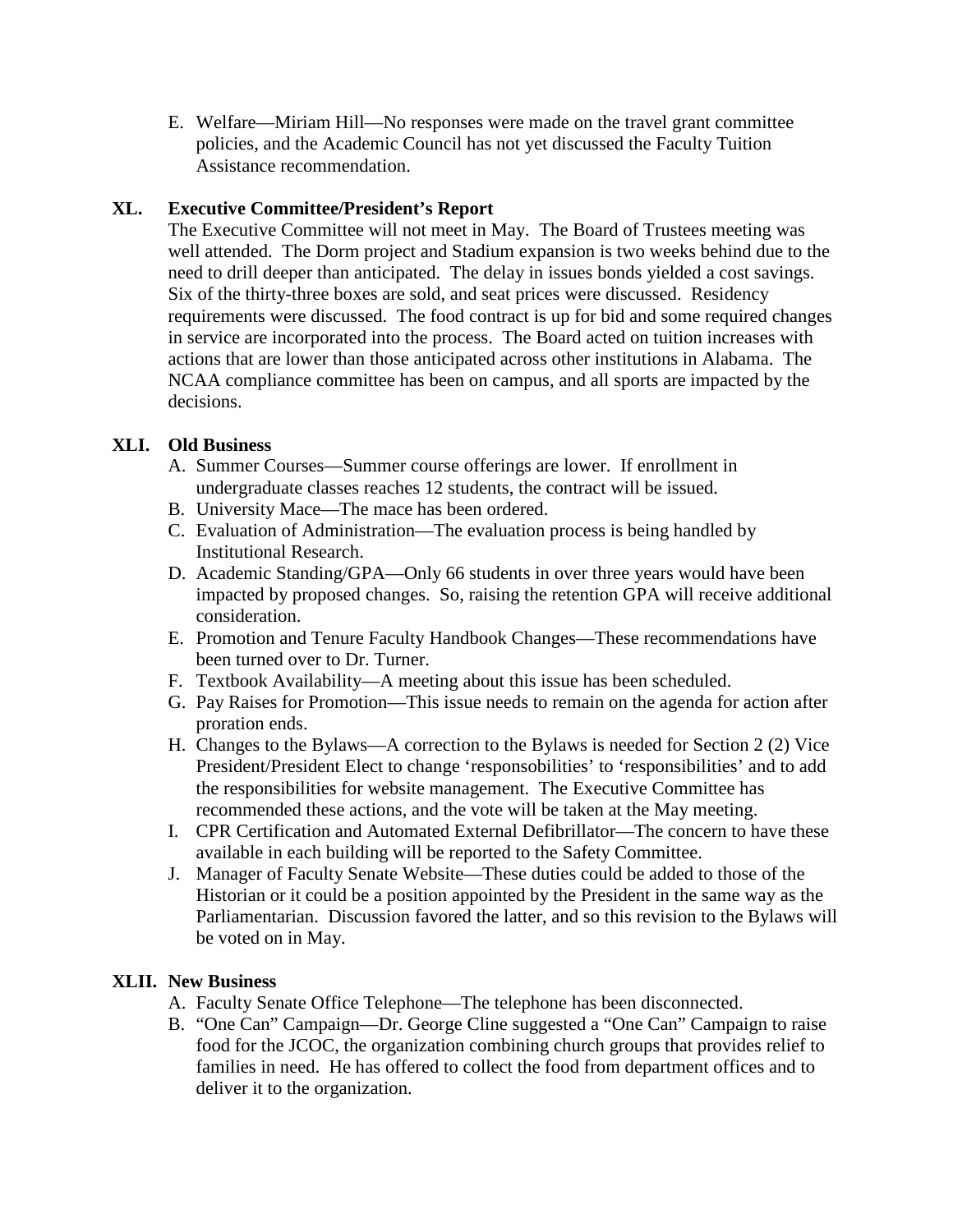#### **XLIII. Announcements**

- A. The May 11 meeting of the Faculty Senate is attended by the members of both this year and next year.
- B. Graduation is at 4:30 p.m. on May 1. The reception is at 3:30.
- C. On May 11, Rick Bragg will speak at the On The Brink, Emerging Southern Writers Conference.
- D. May  $12<sup>th</sup>$  is the Faculty Awards Program.

# **XLIV. Adjournment**

The Faculty Senate adjourned at 5:10.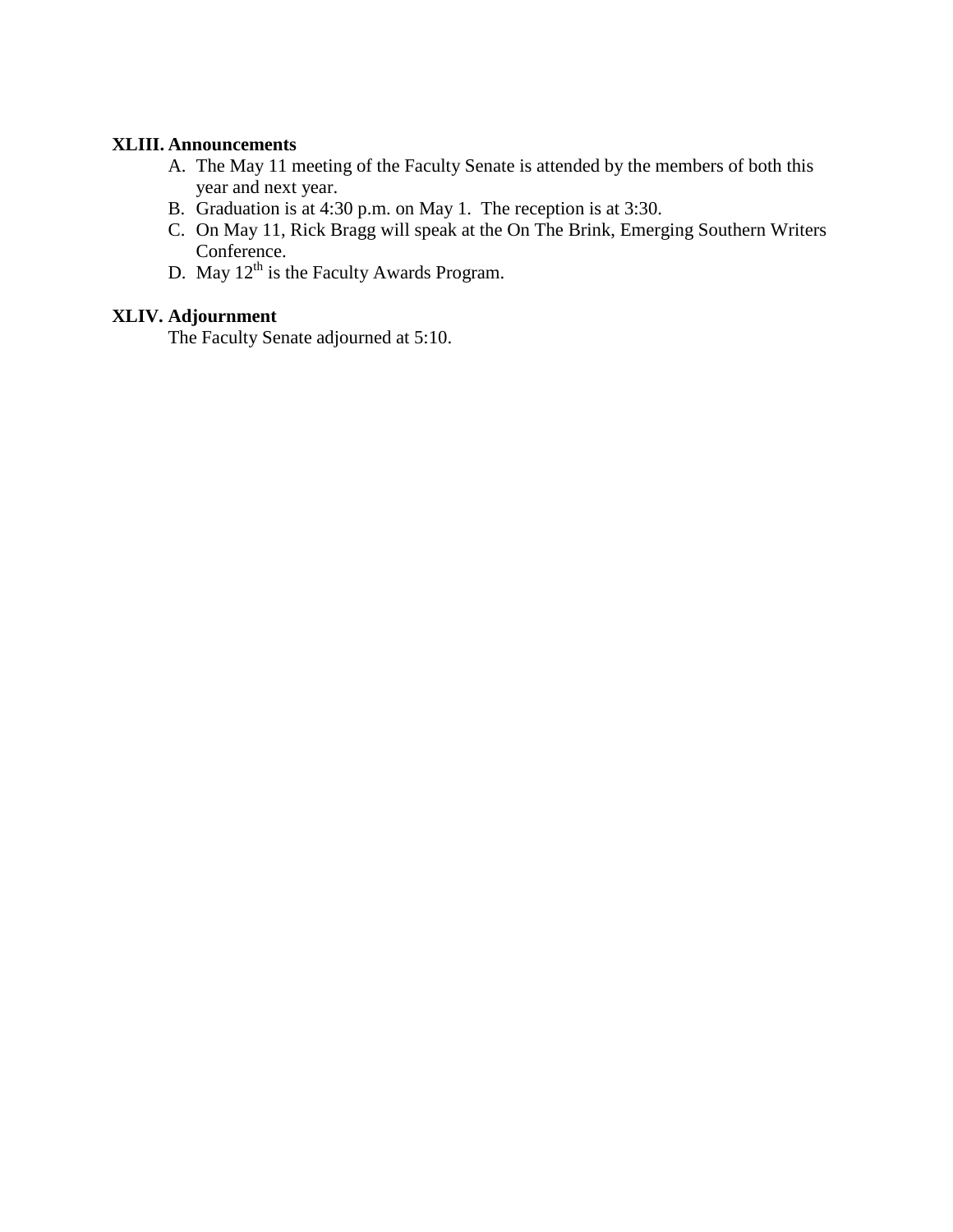May 11, 2009

## **XLV. Call to Order**

Brent Cunningham called the meeting to order at 3:20 p.m.

Members Present 2008-2009 Senate: Jordan Barkley, Paul Beezley, Benjie Blair, Allison McElroy for Doug Clark, Brent Cunningham, Heidi Dempsey, Teresa Gardner, Curt Gladen, J. Patrick McGrail for Jeffrey Hedrick, Miriam Hill, Gloria Horton, Clark Hudspeth, Dan Krejci, Rob Landry, Bill Lowe, Ron Mellen, Greg Pass, Sherri Restauri, Tim Roberts, Ed Smith, Kim Stevens

New Members Present 2009-2010 Senate: David Dempsey, Mark Hearn, Keith Lowe, Jenny Savage, Charicie Pettway Vann, Marsha Zenanko

Members Absent 2008-2009 Senate: Edwin Bellman, Becky Bertalan, Tracy Broom, Laurie Charnigo, Andy Ciganek, Kelly Crotts, Larry Gray, Jimmy Griffin, Betty Morris, Jennifer Nix, Eric Traynor

New Members Absent 2009-2010 Senate: Randy Blades, Mike Davis, Aaron Garret

### **XLVI. Guest Speakers**

Dr. Turner addressed a number of issues. Faculty members are expected to check that students have the prerequisites for their courses. They should appear on the syllabus and the students should be asked every semester. If problems are noted for certain classes, the registrar should be notified. Discussion considered possible remedies for the complex issue concerning students who drop late or fail a class and are preregistered in a sequel. The May/summer salary inconsistency issue was raised and remains unresolved. Single summer contracts are now planned. The Senate's concern about department definition of appropriate degree and rank advancement upon degree completion was discussed. Negotiated items need to be included in the initial contract. The forms and documentation submitted to the Deans on travel requests need to have dates consistent with the conference. Prepaid amounts must be included in the bottom line authorization. If not eating meals provided by the registration fees, explanations must be included. Thank you for the recommendations on improving summer scheduling. Faculty members are welcome to supplement the IDEA evaluations with additional questions or their own surveys. She is committed to using IDEA.

Misty Cobb discussed Blackboard Lean 9.0. Big changes are coming for January. New training will be offered for the many new features that will be available. She is willing to do training within departments, and training will begin in August. Student training materials will be available, too. Spring shells will be available early in the fall term.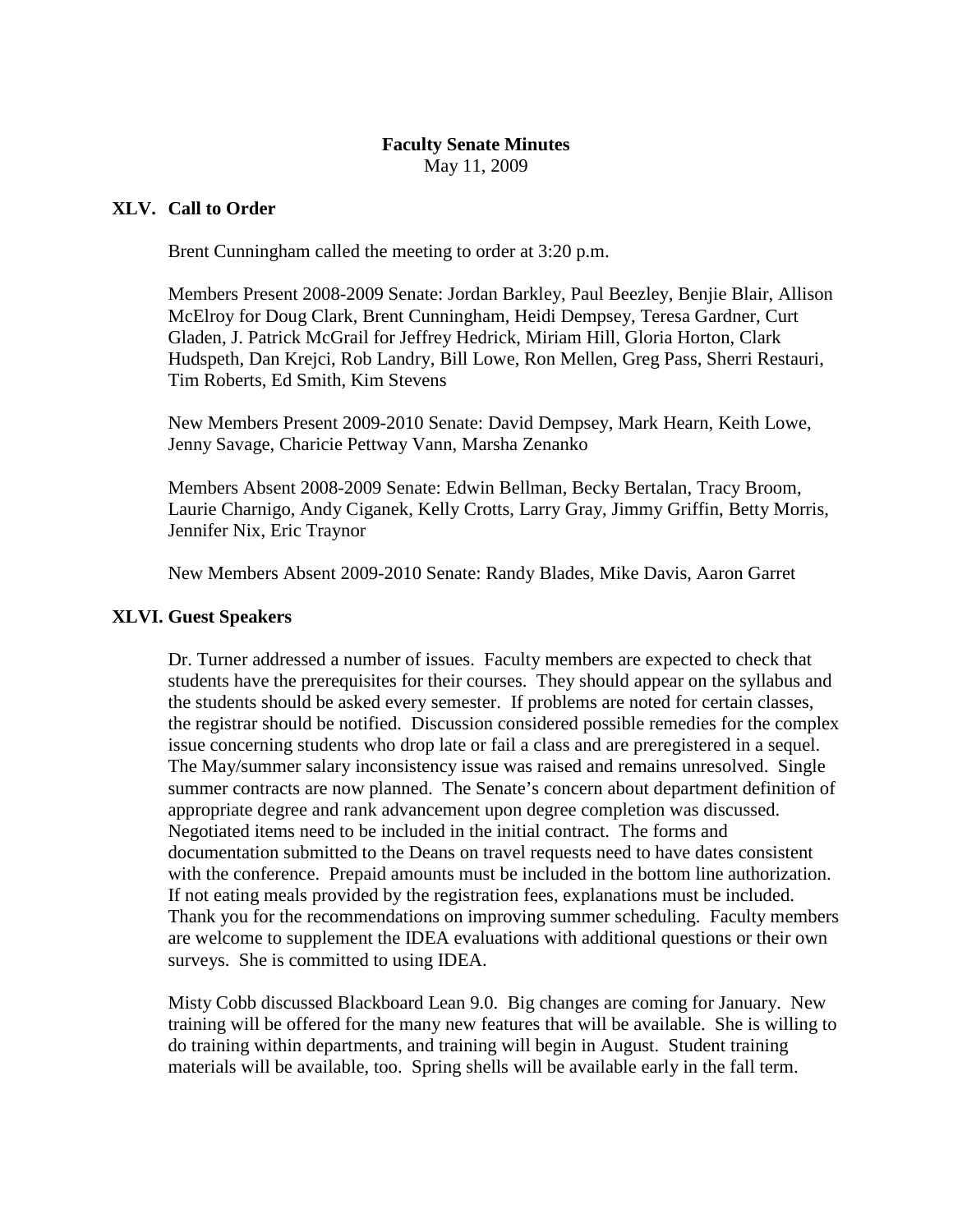# **XLVII. Approval of Minutes**

The minutes were passed.

# **XLVIII. Committee Assignments and Reports**

- F. Admissions and Scholarship—Andy Ciganek—No report.
- G. Elections—Dan Krejci—No report at this point.
- H. Honors—Laurie Charnigo—No report.
- I. Policies—Ron Mellen—No report.
- J. Welfare—Miriam Hill—No report.

# **XLIX. Executive Committee/President's Report**

The three recommendations, Faculty Tuition Assistance, Travel Grant Committee Policies, and Tenure and Promotion, were sent on to the appropriate higher level committees. It was noted that tuition assistance does not apply to the distance education fees.

# **L. Old Business**

- A. Summer Course Offerings 2009—Contracts are being issued for the summer as courses make during registration.
- B. University Mace—The mace is on display in the lobby of the library.
- C. Evaluation of Administrators—Surveys are in progress.
- D. Promotion and Tenure Faculty Handbook Changes—These were presented to Academic Council.
- E. Textbook Availability and Other Issues—Andy Ciganek is working on the problems.
- F. Follow Up to the Pay Raises for Promotion Memo to VPASA—We need to be reminded to follow the progress of this recommendation.
- G. Changes to the Bylaws—The changes to name a web manager for the Senate for a one-year term and to correct spelling both passed.
- H. CPR Certification and Automated External Defibrillator—AEDs are located in patrol cars and more may be ordered.
- I. "One Can" Campaign for Jacksonville Christian Outreach Center—George Cline will direct a campaign to collect canned goods. Kim Stevens will work to coordinate the support of this program by the Faculty Senate.

# **LI. Election**

- A. Election and Installation of New Officers—The election of officers was held.
- B. Certificates of Appreciation—Certificates of Appreciation were presented to officers and committee chairs.

# C. Election Results—**New Officers**

President: Dan Krejci Vice President: Paul Beezley Secretary: Gloria Horton Historian: Miriam Hill Parliamentarian: to be appointed Web Manager: Kim Stevens